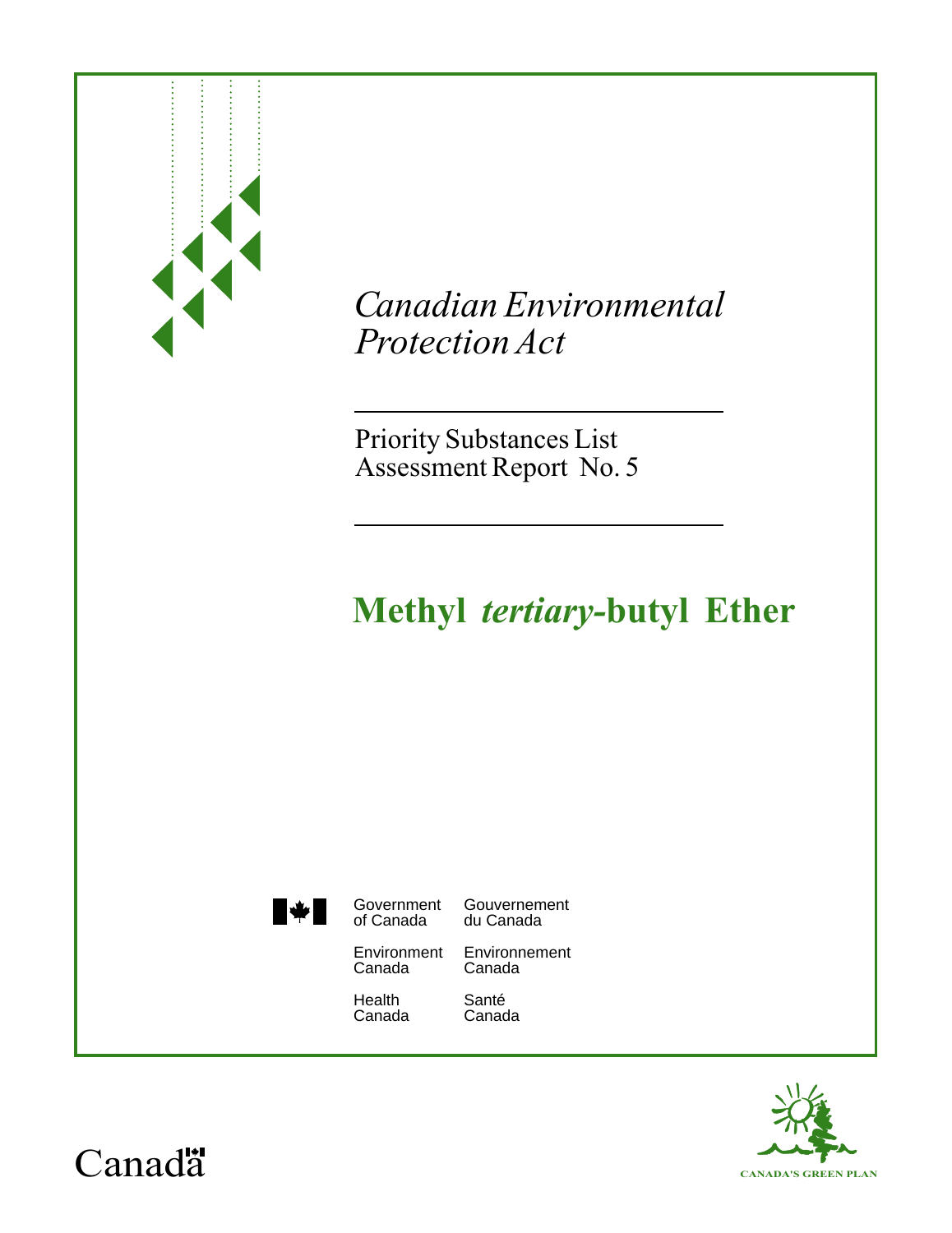## **PRIORITY SUBSTANCES LIST ASSESSMENT REPORT No. 5**

# **METHYL** *tertiary***-BUTYL ETHER**

Government of Canada Environment Canada Health and Welfare Canada

Also available in French under the title: *Loi canadienne sur la protection de l'environnement Liste des substances d'intérêt prioritaire Rapport d'évaluation n°. 5 Oxyde de* tert*-butyle et de méthyle*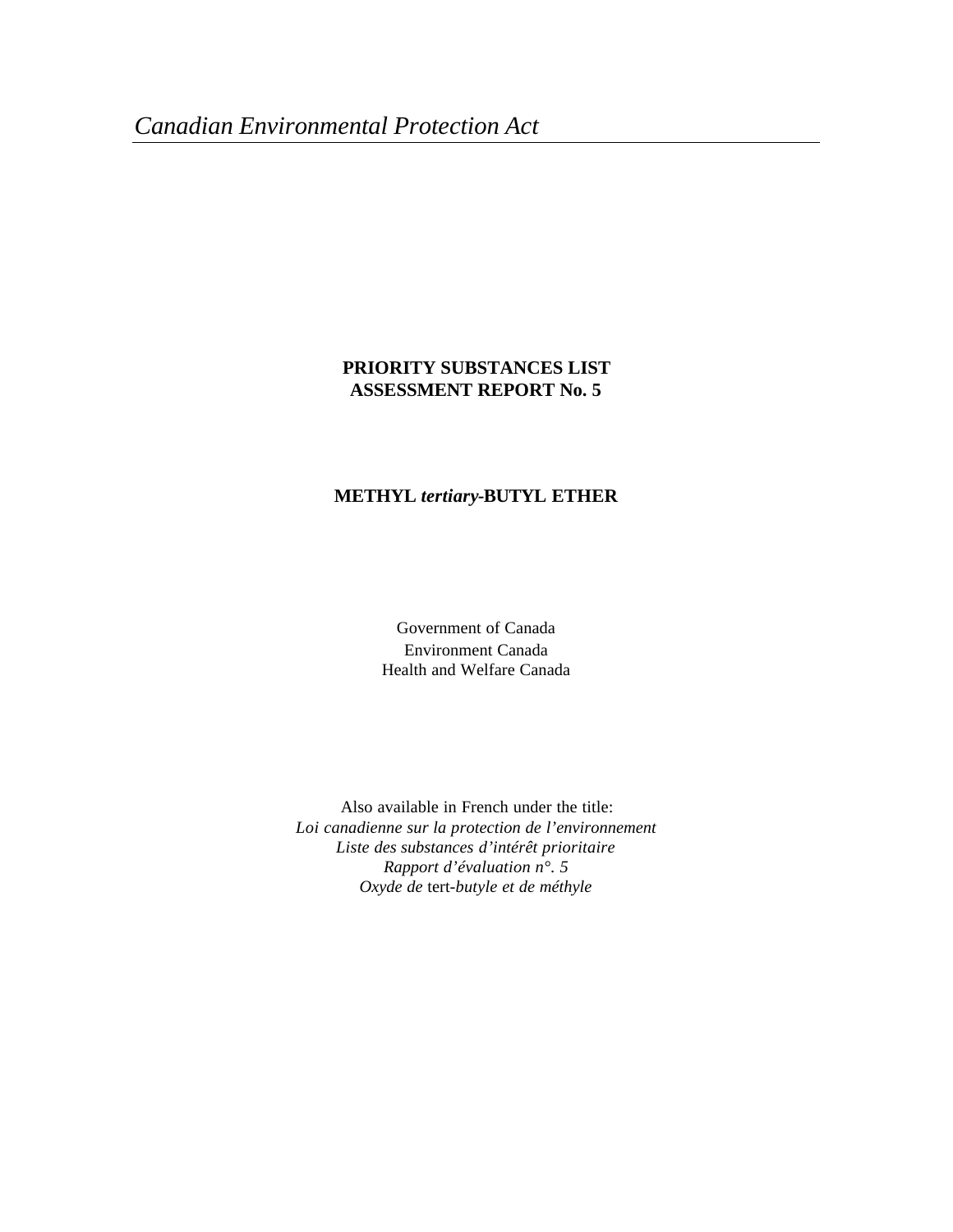#### **CANADIAN CATALOGUING IN PUBLICATION DATA**

Main entry under title:

Priority substances list, assessment report no. 5, methyl tertiary-butyl ether

At head of title: Canadian Environmental Protection Act. Issued also in French under title: Liste des substances d'intérêt prioritaire, rapport d'évaluation n<sup>0</sup>5, oxyde de tert-butyle et de méthyle. Includes bibliographical references. ISBN 0-662-19941-3 DSS cat. n. EN40-215/5E

1. Butyl methyl ether. 2. Butyl methyl ether -- Toxicity testing. 3. Environmental monitoring - - Canada. I. Canada. Environment Canada. II. Canada. Health and Welfare Canada.

TD196.B87P74 1992 363.73'84 C92 - 099764 - 3

©Minister of Supply and Services Canada 1992 Catalogue No. En 40-215/5E ISBN 0-662-19941-3 BEAUREGARD PRINTERS LIMITED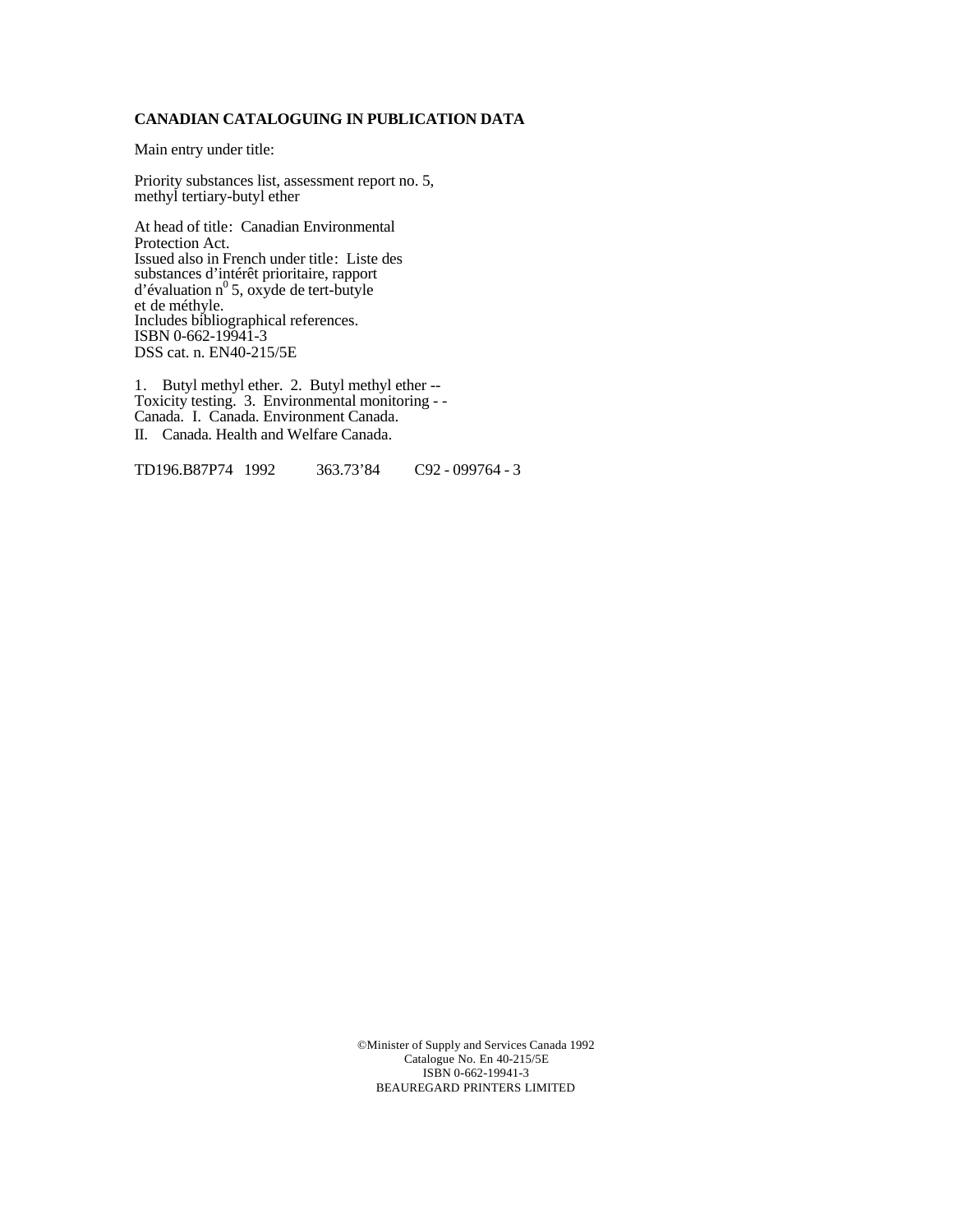# TABLE OF CONTENTS

| 2.1 | Identity and Physical/Chemical Properties of Substance4 |  |
|-----|---------------------------------------------------------|--|
| 2.2 |                                                         |  |
| 2.3 |                                                         |  |
| 2.4 |                                                         |  |
|     | 2.4.1                                                   |  |
|     | 2.4.2.                                                  |  |
| 2.5 |                                                         |  |
| 2.6 |                                                         |  |
| 2.7 |                                                         |  |
| 2.8 |                                                         |  |
| 3.1 |                                                         |  |
|     |                                                         |  |
| 3.2 |                                                         |  |
| 3.3 |                                                         |  |
|     | 3.3.1                                                   |  |
|     | 3.3.2                                                   |  |
| 3.4 |                                                         |  |
|     | 3.4.1                                                   |  |
|     | 3.4.2                                                   |  |
|     | Effects on the environment on which human               |  |
|     | 3.4.3                                                   |  |
|     | 3.4.4                                                   |  |
|     |                                                         |  |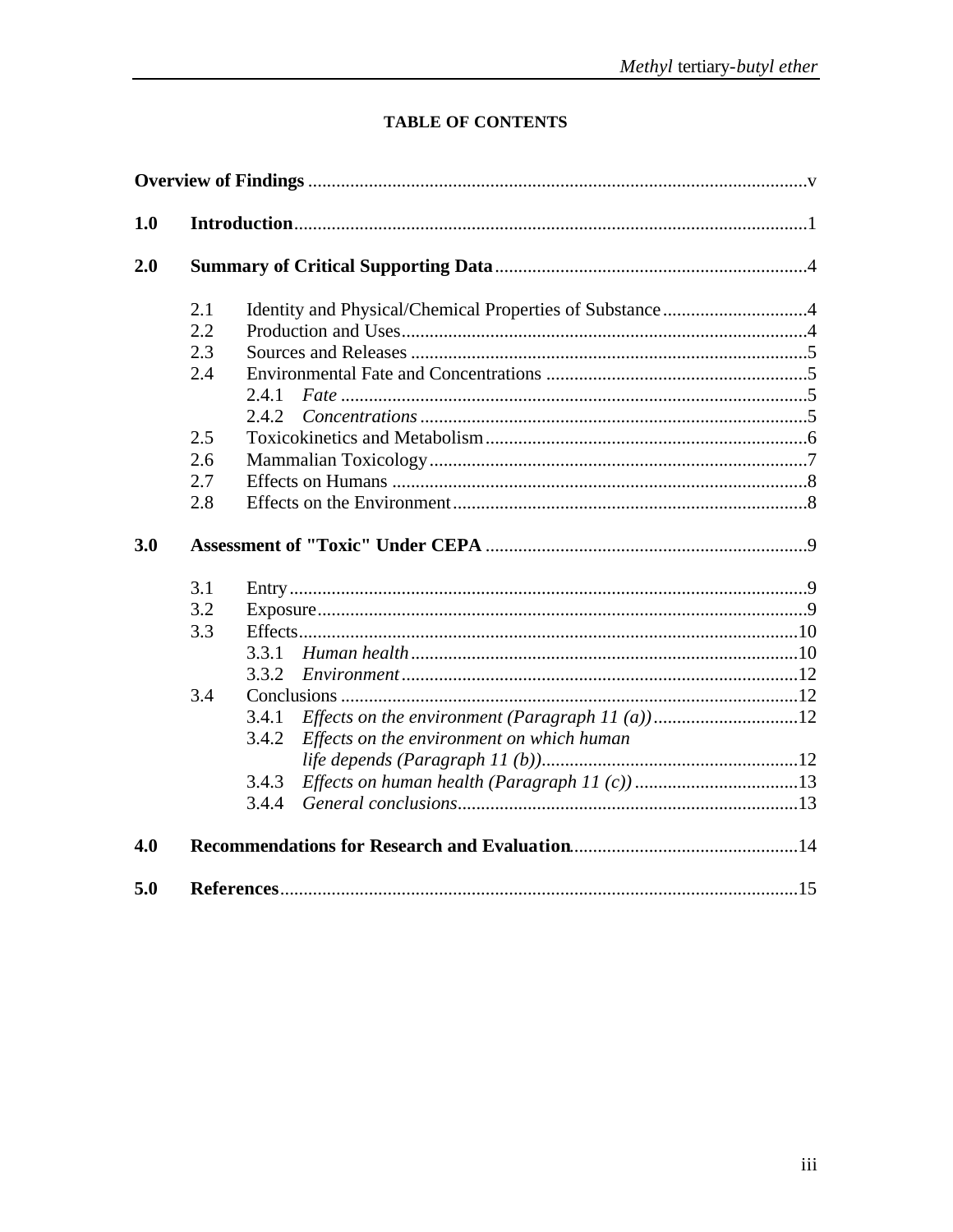# **Overview of Findings**

Methyl *tertiary*-butyl ether (MTBE) is used in Canada as an octane enhancer in gasoline. Methyl *tertiary*-butyl ether can enter the environment at any stage in the production, storage, and transport of undiluted MTBE or MTBE-blended gasoline. Although data on concentrations of MTBE in the environment are not available, modelling of the fate of MTBE has provided predictions for concentrations of MTBE in the various media to which humans and other organisms may be exposed.

The highest concentrations of MTBE predicted in surface water in Canada are at least eight orders of magnitude lower than the concentration that induces adverse effects in fathead minnow, the most sensitive aquatic species identified. The effect levels reported in inhalation studies conducted on laboratory mammals are considered relevant to wild mammals. The highest predicted atmospheric concentration is at least seven orders of magnitude lower than the lowest reported effect level in a subchronic inhalation study in mammals.

Because of its low rate of release, its short persistence in the atmosphere, and the resulting low concentrations of MTBE in the atmosphere, MTBE is not associated with depletion of stratospheric ozone or with global warming, and is not expected to contribute significantly to the formation of ground-level ozone.

Based on predicted concentrations of MTBE in ambient air and water and limited information on concentrations in shellfish, the total average daily intakes of MTBE have been estimated for various age groups in the general population. These estimates are much less (by approximately 45 000 times) than the intake to which it is believed that a person can be exposed over a lifetime without deleterious effect, *i.e.,* the Tolerable Daily Intake derived on the basis of data from bioassays in animal species.

**Based on these considerations, the federal Minister of the Environment and the federal Minister of Health and Welfare have concluded that the predicted concentrations of MTBE in the environment in Canada do not constitute a danger to the environment or to the environment on which human life depends, or to human life or health. Therefore, MTBE is not considered to be "toxic" as defined under Section 11 of the** *Canadian Environmental Protection Act.*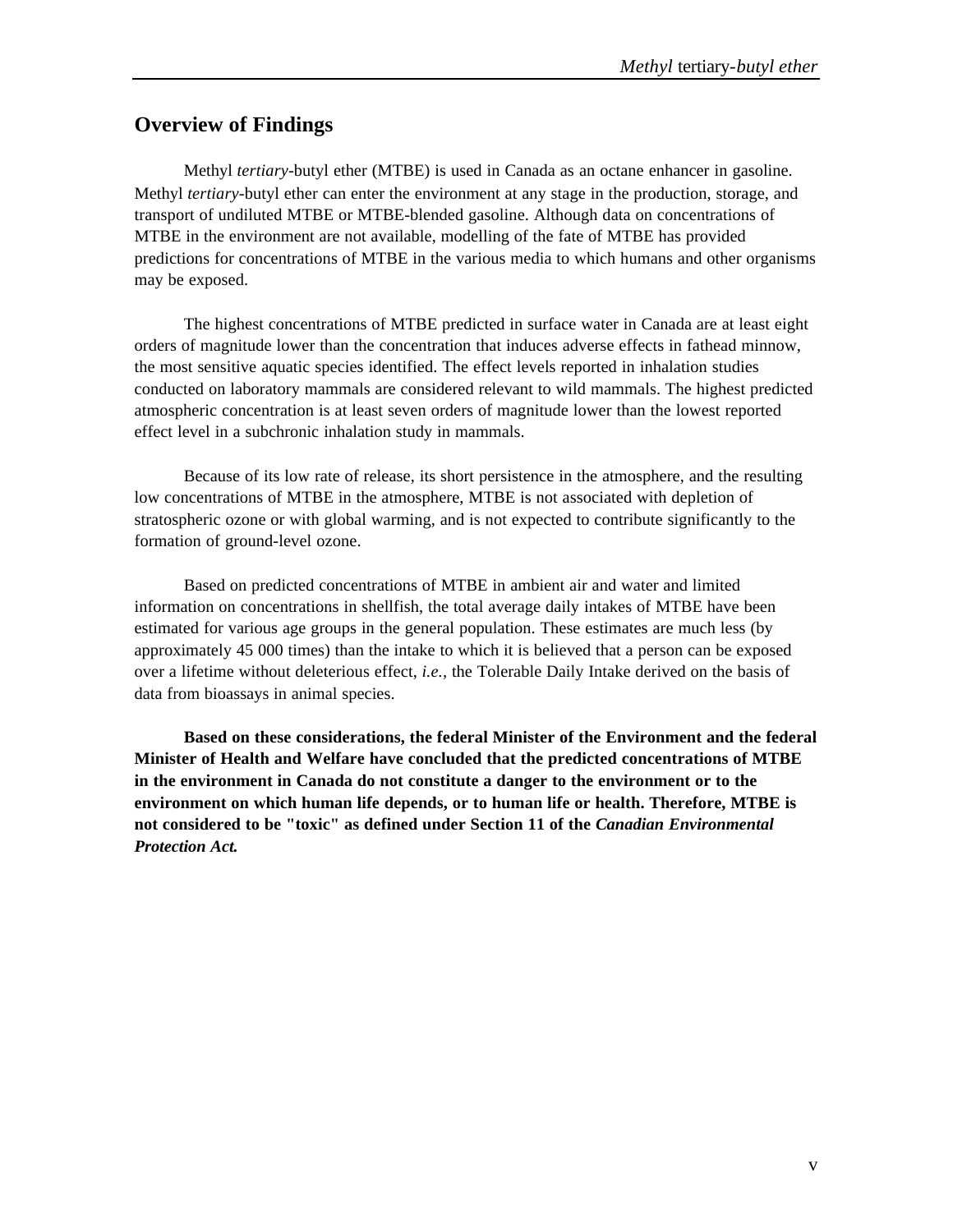# **1.0 Introduction**

The *Canadian Environmental Protection Act* (CEPA) requires the federal Minister of the Environment and the federal Minister of Health and Welfare to prepare and publish a Priority Substances List that identifies substances, including chemicals, groups of chemicals, effluents, and wastes that may be harmful to the environment or constitute a danger to human health. The Act also requires both Ministers to assess these substances and determine whether they are "toxic" as defined in Section 11 of the Act which states:

"...a substance is toxic if it is entering or may enter the environment in a quantity or concentration or under conditions

- (a) having or that may have an immediate or long-term harmful effect on the environment;
- (b) constituting or that may constitute a danger to the environment on which human life depends; or
- (c) constituting or that may constitute a danger in Canada to human life or health."

Substances that are assessed as "toxic" according to Section 11 may be placed on Schedule I of the Act. Consideration can then be given to developing regulations, guidelines, or codes of practice to control any aspect of these substances' life cycle, from the research and development stage through manufacture, use, storage, transport, and ultimate disposal.

The assessment of whether methyl *tertiary-*butyl ether (MTBE) is "toxic", as defined in CEPA, was based on the determination of whether it **enters** or is likely to enter the Canadian environment in a concentration or quantities or under conditions that could lead to **exposure** of humans or other biota at levels that could cause adverse **effects.**

Data relevant to the assessment of the entry, environmental exposure, and environmental effects of MTBE were obtained from searches of electronic databases between 1989 and 1991. These databases included: BIOSIS Previews, Chemical Evaluation Search and Retrieval System (CESARS), Chemical Abstracts, Environment Canada Departmental Library Catalogue (ELIAS), FATERATE, Federal Register, International Register of Potentially Toxic Chemicals (IRPTC), National Technical Information Service (NTIS), Pollution Abstracts, Registry of Toxic Effects of Chemical Substances (RTECS), SOLUB, TOXLINE, and the Toxic Releases Inventory Data Base. Additional information was obtained from members of the Canadian Petroleum Products Institute (CPPI) and other representatives of the petroleum industry and from C.S. Liu of Alberta Environment. Trade information, including production, import, storage, and use data, was obtained from industry through a mandatory request for information under CEPA, Section 16. Although much of the research on MTBE has been conducted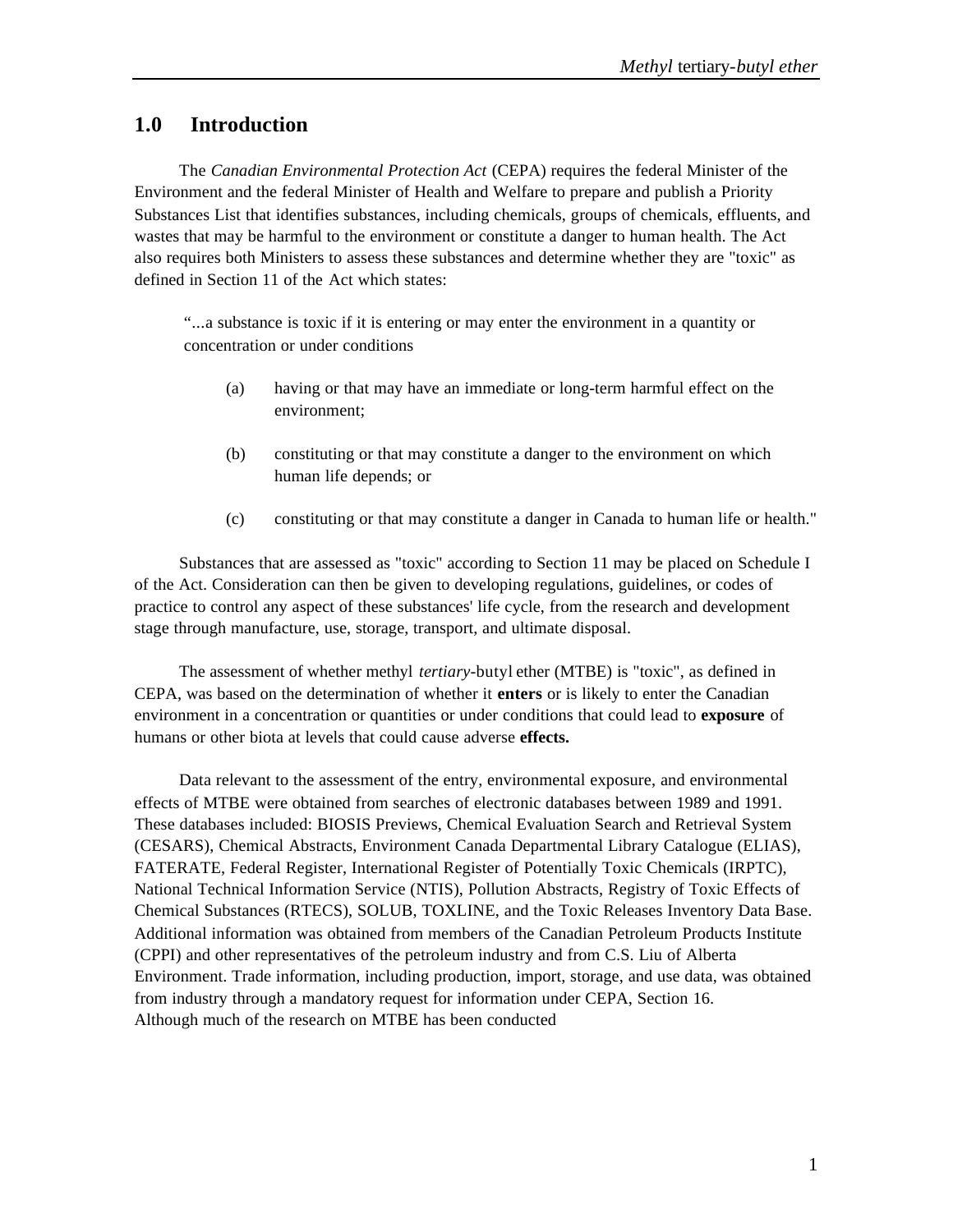outside Canada, available Canadian data on sources, use patterns, fate, and effects of MTBE on the Canadian environment were emphasized.

To identify data relevant to the estimation of exposure of the general human population to MTBE, several commercial databases were searched from the early 1970s to July 1991. These included: Environmental Bibliography, ENVIROLINE, Pollution Abstracts, ELIAS, AQUAREF, BIOSIS Previews, MICROLOG, Cooperative Documents Project (CODOC), Integrated Risk Information System (IRIS), and Chemical Hazard Response Information System (CHRIS).

To identify toxicological data relevant to the assessment of effects on human health, on-line literature searches were conducted in June 1991 on the following databases: Hazardous Substances Data Bank, RTECS, TOXLINE, TOXLIT, Federal Register, and NTIS. Additional relevant information was obtained from the Canadian Petroleum Products Institute, the MTBE Health Effects Testing Task Force (a committee of American producers and users of MTBE overseeing toxicological testing of MTBE), and the United States Environmental Protection Agency (U.S. EPA). Non-validated studies of Industrial Bio-Test Laboratories Inc. have been cited in this report but are not used in assessing whether MTBE is "toxic" under CEPA.

Data relevant to the assessment of whether MTBE is "toxic" to human health obtained after the completion of the human health-related sections of this report *(i.e.,* October 1991) were not considered for inclusion. Similarly, data relevant to the assessment of whether MTBE is "toxic" to the environment obtained after April 1992 have not been considered.

Review articles were consulted where appropriate. However, all original studies that form the basis for determining whether MTBE is "toxic" under CEPA have been critically evaluated by the following Environment Canada staff (entry, and environmental exposure and effects) and Health and Welfare Canada staff (human exposure and effects on human health):

| <b>Environment Canada</b> | Health and Welfare Canada |  |
|---------------------------|---------------------------|--|
| A. Bobra                  | G. Long                   |  |
|                           |                           |  |
| D. Caldbick               | M.E. Meek                 |  |
| R. Chénier                | S. Savard                 |  |
| M. Hanlon                 |                           |  |
| K. Lloyd                  |                           |  |
| C. B. Prakash             |                           |  |

In this report, an overview of findings concerning MTBE that will appear in the *Canada Gazette* is presented. Section 2.0 is an extended summary of the technical information that is critical to the assessment. This information is presented in greater detail in a Supporting Document that is available upon request. The assessment of whether MTBE is "toxic" under CEPA is presented in Section 3.0.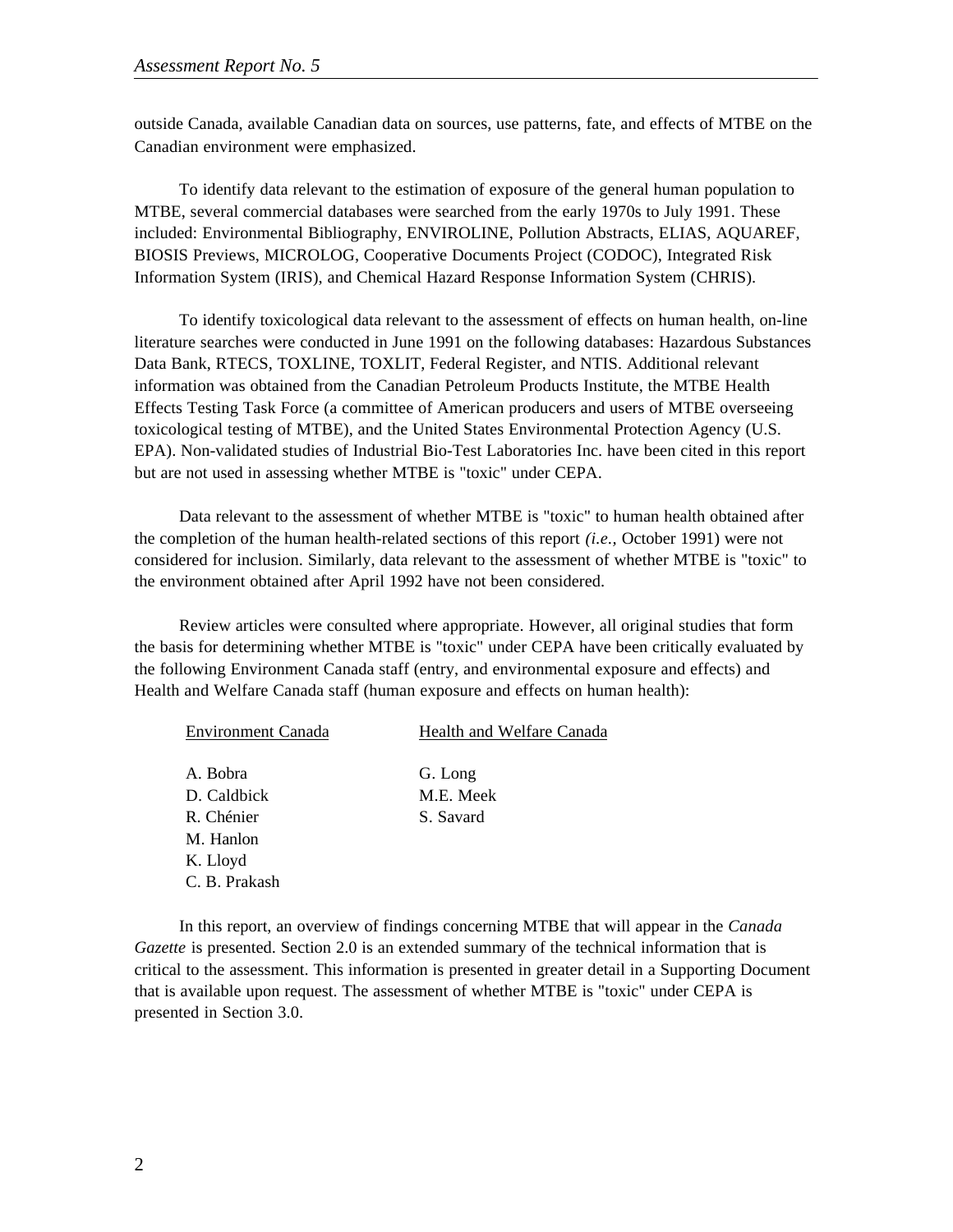The human health-related sections of the Supporting Document and/or Assessment Report were reviewed externally by S. Ridlon, Chairman of the MTBE Health Effects Testing Task Force, and British Industrial Biological Research Association (BIBRA) Toxicology International. These sections were then approved by the Standards and Guidelines Rulings Committee of the Bureau of Chemical Hazards of Health and Welfare Canada. Environmental components of the Supporting Document were reviewed externally by G. Grappolini, Petro-Canada Products, on behalf of the Canadian Petroleum Products Institute, and by C. S. Liu from Alberta Environment. The final Assessment Report was reviewed and approved by the Environment Canada/Health and Welfare Canada CEPA Management Committee.

Copies of this assessment report and of the unpublished supporting document are available upon request from:

Commercial Chemicals Branch Environment Canada 14th Floor, Place Vincent Massey 351 St. Joseph Boulevard Hull, Quebec K1A 0H3

Environmental Health Centre Health and Welfare Canada Room 104 Tunney's Pasture Ottawa, Ontario K1A 0L2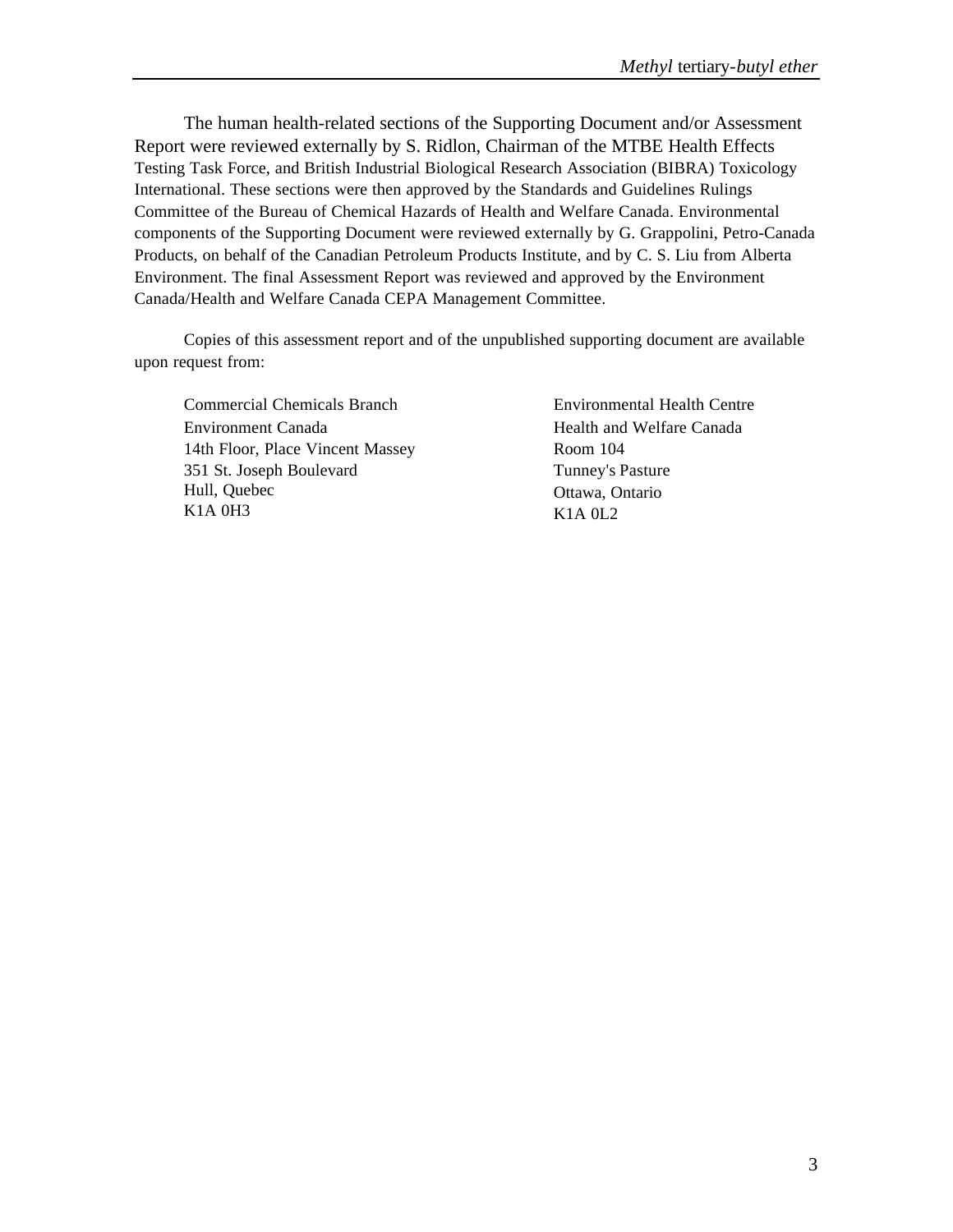# **2.0 Summary of Critical Supporting Data**

#### **2.1 Identity and Physical/Chemical Properties of Substance**

Methyl *tertiary*-butyl ether (CAS Registry Number 1634-04-4) is an aliphatic ether with structural formula  $CH_3OC(CH_3)$ <sup>3</sup>. It is a volatile, clear, flammable, colourless liquid at room temperature, and has a terpene-like odour. Methyl *tertiary-*butyl ether is miscible in gasoline and soluble in water, alcohol, and ether. It has a relatively high vapour pressure (3.35 x  $10^4$  Pa at  $25^0$ C) (Ambrose *et al.*, 1976), a high water solubility (4.8x 104 mg/L at  $20^{\circ}$ C) (Merck & Co., Inc., 1989) and a low log octanol/water partition coefficient (1.3) (Veith *et al.,* 1983).

Methyl *tertiary-*butyl ether is produced by reacting isobutylene with methanol over an acid catalyst. Common analytical methods used to quantify MTBE include gas chromatography with mass spectrometry, flame ionization, or an oxygen specific response flame ionization detector.

#### **2.2 Production and Uses**

The first plant ever to produce MTBE in Canada began operating in 1992 in an industrialized area of Edmonton, Alberta. The plant is to produce an estimated 500 000 tonnes of MTBE per year, most of which is intended for export to the United States. The MTBE will be shipped by rail from Edmonton to Kitimat, British Columbia and from there it will be shipped by ocean tanker (Solsberg, 1991).

From 1986 to 1990, Canada imported between 7000 and 25 000 tonnes/year of MTBE for the purpose of blending as an octane enhancer in unleaded gasoline. Most of the imports entered Ontario and Quebec, and smaller amounts went to Alberta and British Columbia. Over the next five years, it is estimated that importation will increase to approximately 38 000 tonnes/year. Assuming that Canada's overall consumption of gasoline will not change appreciably over the next four years, it is estimated that MTBE-blended gasolines will continue to account for approximately 2% of the total unleaded gasoline in Canada, as it has during the past five years. The average concentrations of MTBE in these blended gasolines range from 6.5 to 9.6% by volume (Environment Canada, 1991).

Worldwide production of MTBE has increased dramatically since 1979, when it was approved in the United States and other countries for use in gasoline. In western Europe, unleaded gasoline can contain 10 to 15% MTBE by volume. In the United States, concentrations of up to 15% MTBE by volume in unleaded gasoline have been approved by the U.S. EPA. Methyl *tertiary-*butyl ether is currently among the 50 highest production volume chemicals in the United States. Total production of MTBE in the United States was estimated to be 3 200 000 tonnes/year (Chemical Market Reporter, 1990). World production capacity in 1989 was 7 425 000 tonnes and is projected to rise to 19 413 000 tonnes/year by 1994. The growing demand for MTBE as a gasoline-blending component results from the expanded market for high octane unleaded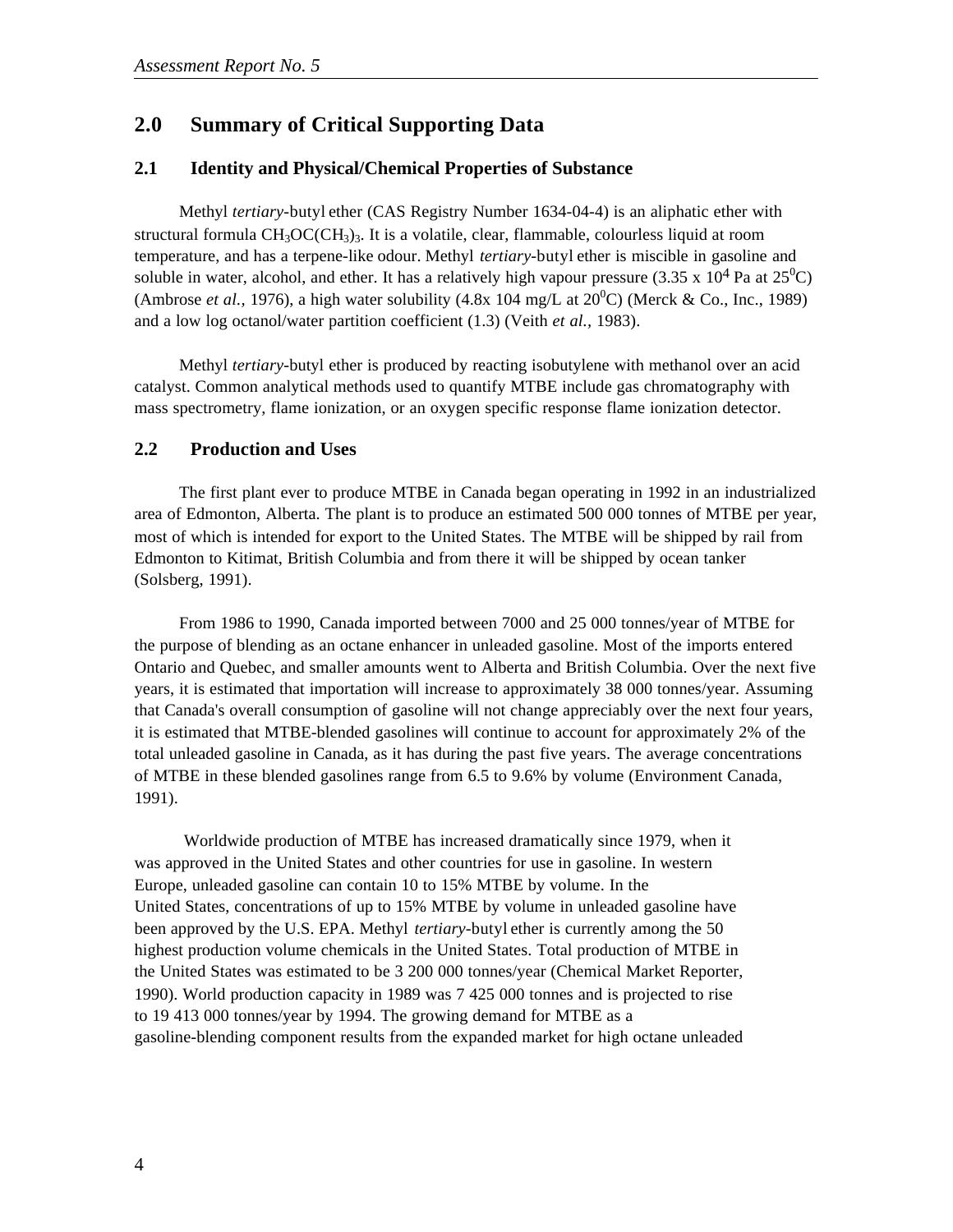gasolines, and the increased pressure to reduce evaporative emissions, carbon monoxide (CO) emissions, and the aromatic contents of gasoline (Prakash, 1989).

#### **2.3 Sources and Releases**

Methyl *tertiary*-butyl ether can enter the environment at any stage in the production, storage, and transport of undiluted MTBE or MTBE-blended gasoline. The largest environmental releases are through fugitive emissions from chemical manufacturing plants, gasoline terminals, service stations, and from spills (U.S. EPA, 1986). No data are available on releases of MTBE from engine combustion of MTBE-blended gasoline. Canadian data on environmental releases are not available. Releases of MTBE from ten plants in the United States have been estimated to range from 0.003 to 0.07% of the total MTBE used or produced, with an average of 97% of released MTBE being emitted into air, 1.7% into water, and 1.3% into soil (TOXNET-TRI, 1991). Assuming that 0.07% of all the projected production of MTBE at the Edmonton plant would be released into the environment in similar proportions, this would result in annual releases of 340 tonnes of MTBE into the air, 6 tonnes into water, and 5 tonnes into soil.

### **2.4 Environmental Fate and Concentrations**

#### **2.4.1** *Fate*

Mechanisms affecting the environmental fate of MTBE include photo-oxidation (Japar *et al.,* 1990; 1991), volatilization (Thomas, 1982), and biodegradation (Fujiwara *et al.,* 1984). In the environment, MTBE should be found primarily in the atmosphere and in water because of its relatively high vapour pressure, high water solubility, and low octanol/water partition coefficient.

Based on measured rate constants for reactions with hydroxyl radicals in air, the photooxidation half-life for MTBE has been estimated to be between 20.7 and 265 hours (Atkinson, 1985; Wallington *et al.,* 1988). The atmospheric oxidation of MTBE produces *tertiary-*butyl formate (major product), 2-methoxy-2-methyl propanal, and other minor products (Japar *et al.,* 1991). In water, biodegradation appears to be the only degradation process of any significance. The half-life of MTBE was estimated to be between 28 and 180 days for aerobic biodegradation in surface waters and between 112 and 720 days for anaerobic biodegradation in deep water or groundwater (Fujiwara *et al.,* 1984). Based on physical/chemical properties, the half-life for volatilization of MTBE from surface waters to the atmosphere was estimated to be 9 hours (U.S. EPA, 1986).

#### **2.4.2** *Concentrations*

No information was found in the literature on MTBE concentrations in air, surface waters, groundwater, soil, or sediment in Canada. In a study carried out in Nova Scotia for the detection of organic and inorganic contaminants in shellfish, MTBE was not detected (detection limit of 0.01 μg/g) in 21 samples that were assayed (Environment Canada, 1989).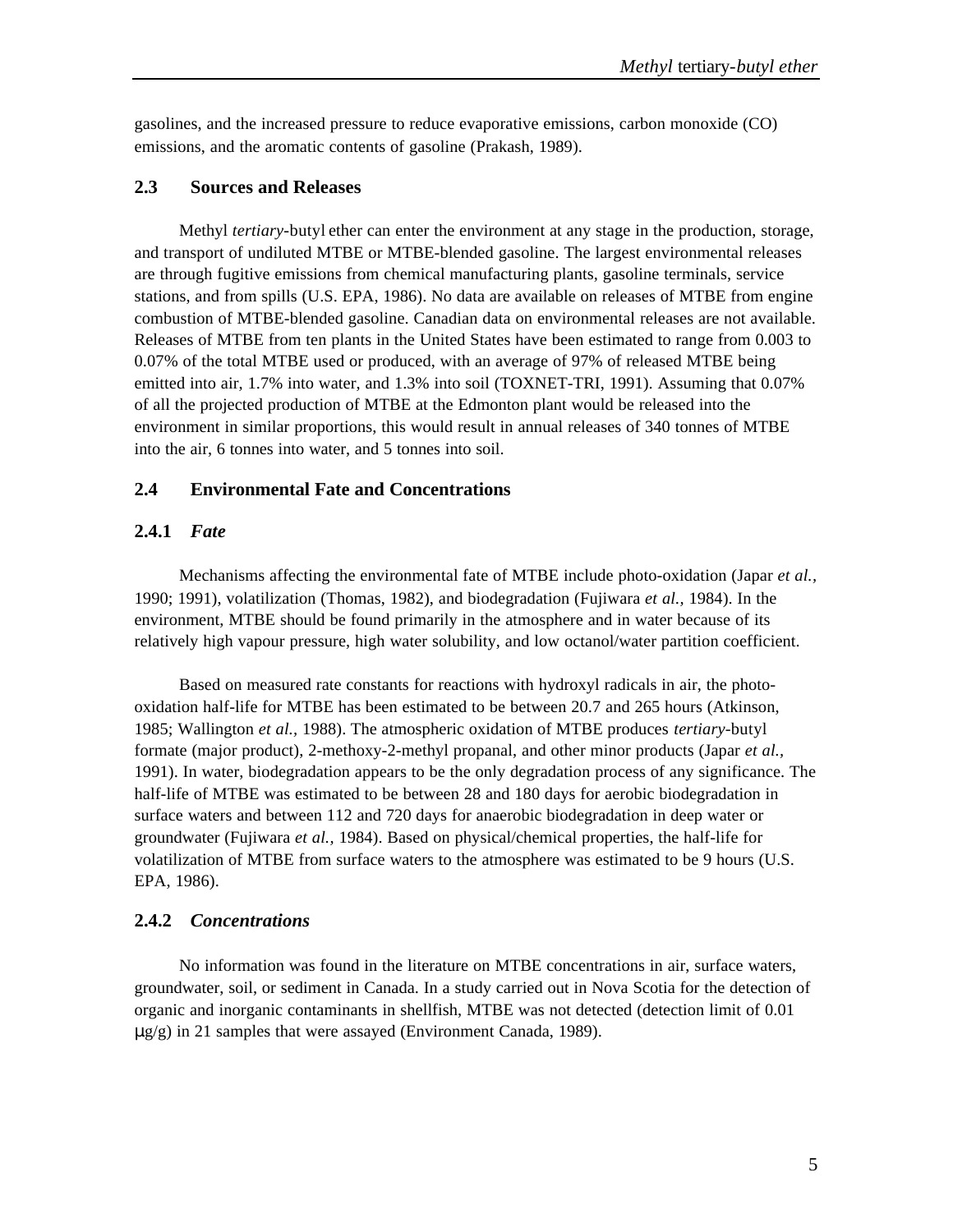Concentrations of MTBE in ground-level air at three refineries in the United States were less than 30  $\mu$ g/m<sup>3</sup> (API, 1989). Trace quantities of MTBE (5 ng/L) were detected in estuarine water and sediment samples adjacent to motorways and centres of heavy urban road traffic in the United Kingdom (Bianchi and Varney, 1989).

There have been several incidents of MTBE being detected in groundwater in areas where underground storage tanks containing MTBE-blended gasoline have leaked. In some of these incidents in the United States, MTBE concentrations ranged from 1.96 μg/L to 236 mg/L (Garrett, 1987). When present in groundwater at high concentrations, MTBE can act as a cosolvent and enhance the mobility of other gasoline components (Rao *et al.,* 1990; Garrett *et al.,* 1986).

Bioconcentration of MTBE in aquatic biota is not significant. Whole body, steady-state bioconcentration factors (BCF) of 1.1 and 1.08 have been reported for carp, *Cyprinus carpio* (Fujiwara *et al.,* 1984). Fish exposed for 28 days and then transferred to clean water eliminated almost all of the MTBE residues within 3 days (Fujiwara *et al.,* 1984). Concentrations in fish would therefore be expected to be close to the concentrations in water.

Because of the lack of data on the behaviour of MTBE in the Canadian environment, estimates of fate and concentrations of MTBE in the environment were generated using the Level III Fugacity Computer Model of Mackay and Paterson (1991) developed for southern Ontario. Based on estimates for import into southern Ontario (Environment Canada, 1991) and data on releases in the United States (TOXNET-TRI, 1991), it was assumed that MTBE would be released into the environment at rates of 119 mol/hour into air, 3.6 mol/hour into water, and 0.6 mol/hour into soil. Modelling indicated that at steady-state, 56.2% MTBE would be found in the air, 43.3% in surface water, <0.01% in sediment, and 0.5% in soil. This would result in steady-state concentrations of 1.5 ng/m<sup>3</sup> in air, 0.12 ng/L in water, 0.28 ng/kg (dry weight) in soil, and 0.068 ng/kg (dry weight) in sediment.

A release of 1% of the total estimated 1992 Canadian production of 500 000 tonnes/year would result in emissions and concentrations approximately 50 times greater than those estimated in the previous paragraph. The 1% release was chosen to represent a worst-case scenario, corresponding to approximately ten times the estimated maximum United States emission rate from chemical plants.

#### **2.5 Toxicokinetics and Metabolism**

Methyl *tertiary-*butyl ether appears to be rapidly and completely absorbed from the gastrointestinal tract of rats, whereas absorption following dermal exposure is limited (Bio-Research Laboratories Ltd., 1990a). Following oral, inhalation, dermal, or intravenous exposure in experimental animals, MTBE is rapidly eliminated unchanged, or as metabolites, principally tertiary-butanol in expired air and tertiary-butanol, 2-methyl- 1,2-propanediol and *alpha*hydroxyisobutyric acid in urine (Savolainen *et al.,* 1985; Exxon Biomedical Sciences, Inc., 1988; Bio-Research Laboratories, Ltd. 1990a; 1990b; 1990c; 1990d).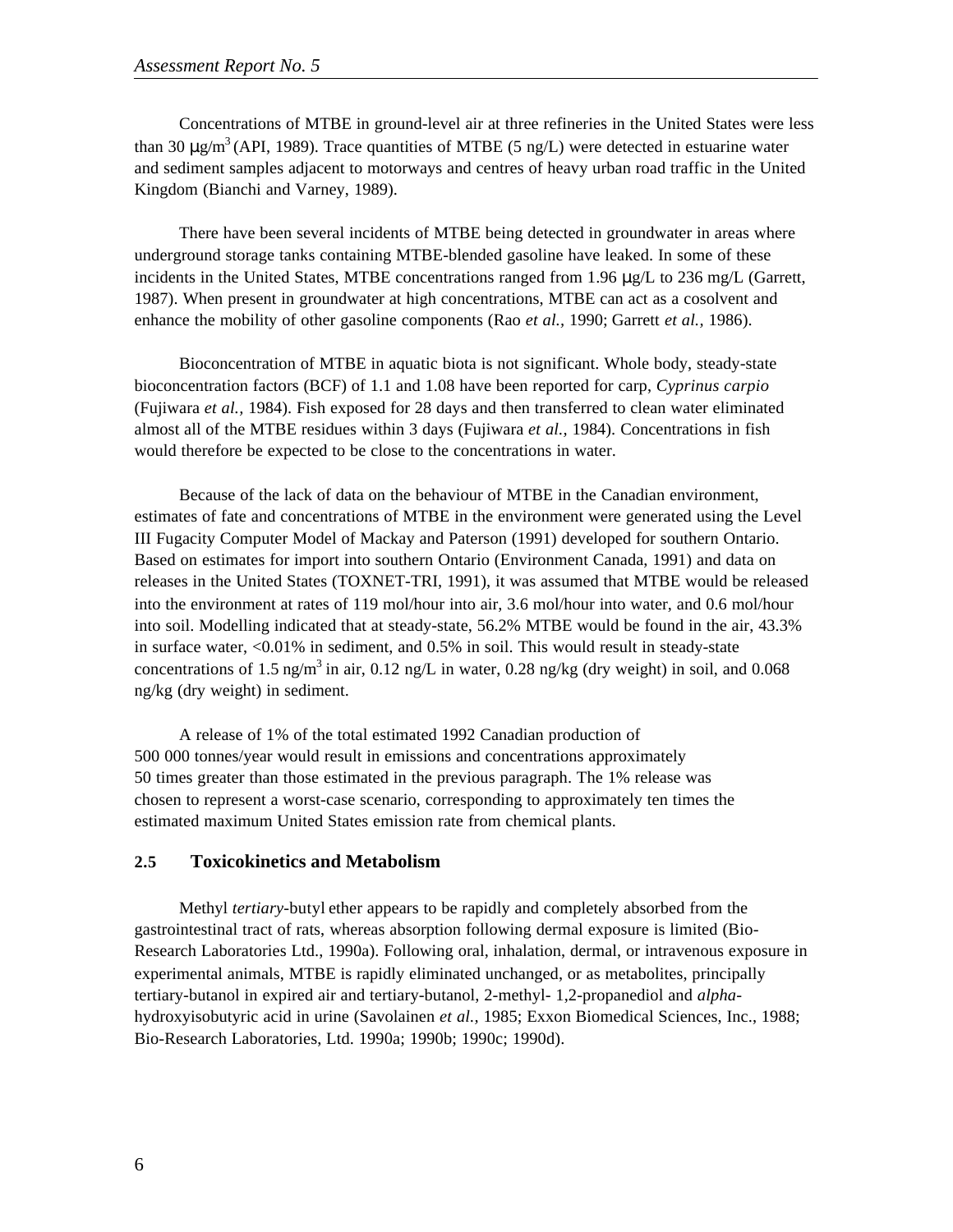Available data indicate that accumulation of MTBE and/or metabolites following repeated exposure by inhalation is unlikely (Bio-Research Laboratories Ltd., 1990c) and that the metabolism of MTBE to tertiary-butanol may be saturated at high doses (Bio-Research Laboratories Ltd., 1990a; 1990b; 1990d). Methyl *tertiary-*butyl ether and its metabolite tertiary-butanol have been detected in the blood, urine, fatty tissue, and mothers' milk of patients undergoing gallstone treatment by transhepatic gallbladder litholysis using MTBE (Leuschner *et al.,* 1991).

### **2.6 Mammalian Toxicology**

The acute toxicity of MTBE is low following inhalation, oral, or dermal administration. The oral (gavage) LD<sub>50</sub> in male and female albino rats is approximately 3.8 g/kg b.w. (Industrial Bio-Test Laboratories, Inc., 1969; ARCO Chemical Co., 1980). Reported  $LC_{50}$ s in rats for 4-hour inhalation exposures to MTBE are  $85 \text{ g/m}^3$  (Industrial Bio-Test Laboratories, Inc., 1969) and 120 g/m<sup>3</sup>(ARCO Chemical Co., 1980). Methyl *tertiary-*butyl ether did not induce dermal sensitization in guinea pigs (ARCO Chemical Co., 1980).

Short-term repeated dose toxicity studies for MTBE are limited to a two-week inhalation study in small groups of rats and monkeys (Industrial Bio-Test Laboratories, Inc., 1970a; 1970b), a nine-day inhalation study in rats (Bio/dynamics Inc., 1984) and a 14-day study in which the compound was administered orally by gavage to rats (Robinson *et al.,* 1990). At high concentrations (> 1020 ppm; > 3731 mg/m<sup>3</sup>), inhalation of MTBE induced clinical signs of eye irritation and chronic inflammatory changes in the nasal mucosa and trachea (Bio/dynamics Inc., 1984) and profound anaesthesia following ingestion of 1428 mg/kg b.w. (Robinson *et al.,* 1990). Decreases in body weight gain have also been observed following ingestion of lower doses (714 mg/kg b.w.) (Robinson *et al.,* 1990).

Subchronic toxicity studies are limited to one oral and three inhalation studies in rats. In an inhalation study conducted by Greenough *et al.* (1980), anaesthesia was the only adverse effect observed in rats at concentrations as low as 250 ppm (915 mg/m<sup>3</sup>). However, this effect was not observed at higher concentrations in a more recent investigation in another strain of rats.

In the most extensive bioassay, Dodd and Kintigh (1989) reported a "no-observed-adverseeffect-level (NOAEL)" of 797 ppm (2915 mg/m<sup>3</sup>), based on neurobehavioural effects observed at concentrations of 3920 ppm (14 339 mg/m<sup>3</sup>) and above. Increases in the relative weights of the liver and kidney in male rats were observed at this concentration (797 ppm), which might more appropriately have been considered a lowest-observed-effect-level (LOEL).

Data on the chronic toxicity and potential carcinogenicity of MTBE have not been identified. However, an oncogenicity study in CD-1 mice and F344 rats is under way and is expected to be completed in late 1992 (Kneiss, 1991).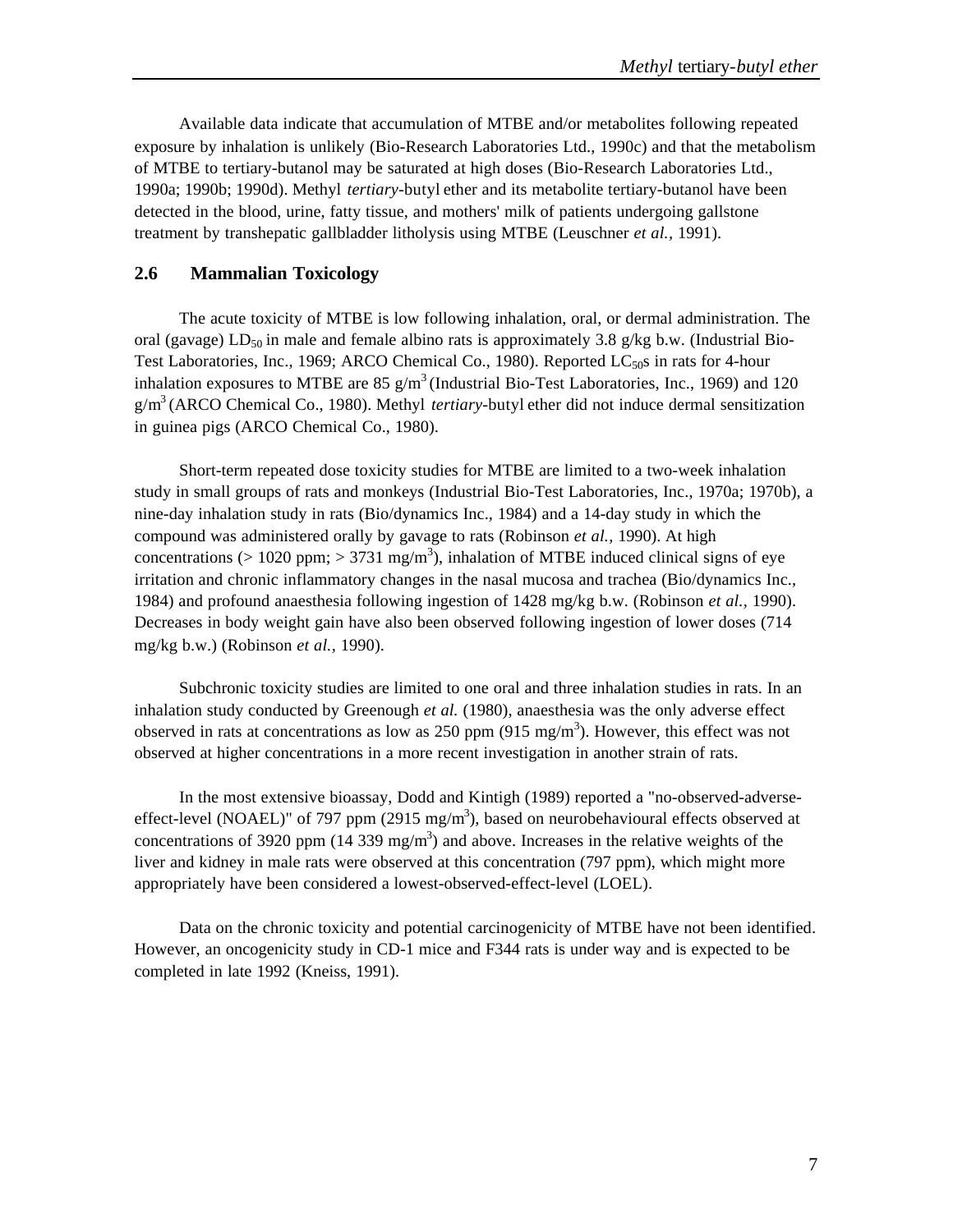In four inhalation studies conducted to date, MTBE has not induced developmental effects in rats, rabbits, or mice at doses below those that were toxic to the mother (Conaway *et al.,* 1985; Tyl, 1989; Biles *et al.,* 1987). Adverse effects on reproduction in the absence of parental toxicity have not been observed in one- and two-generation studies in rats (Biles *et al.,* 1987; Neeper-Bradley, 1991).

Methyl *tertiary-*butyl ether has been assayed in several *in vitro* and *in vivo* genotoxicity tests covering a range of genetic endpoints. Although there is no convincing evidence that MTBE is genotoxic in studies conducted to date, definitive conclusions cannot be reached because of the limitations of several of the available investigations.

#### **2.7 Effects on Humans**

Available data on the toxicity of MTBE to humans are restricted to case reports of adverse effects following its use as a treatment for gallstones. In general, only mild effects have been reported, including a faint odour on the breath, nausea, vomiting, drowsiness, and mild inflammatory changes in the gallbladder following repeated treatment with several millilitres of MTBE (Allen *et al.,* 1985; Sauerbruch *et al.,* 1985; Murray *et al.,* 1988; Thistle *et al.,* 1989; Van Sonnenberg *et al.,* 1991). Ponchon *et al.* (1988), however, noted the potential for adverse effects from treatment with MTBE, describing a case in which leakage of 15 mL of MTBE resulted in coma and acute renal failure.

### **2.8 Effects on the Environment**

Few data are available on the toxicity of MTBE to aquatic biota. Data on acute toxicity are available for one species of invertebrate, four species of fish, and one species of amphibian. The experimental data ranged from a 96-hour LC<sub>50</sub> of 672 mg/L for the fathead minnow, *Pimephales promelas* (Geiger *et al.,* 1988), to a 96-hour LC<sub>50</sub> of  $> 10000$  mg/L for a copepod, *Nitocra spinipes* (Tarkpea and Svanberg, 1982).

No data are available for toxicity to wild mammals, birds, terrestrial plants, or soil biota. The toxicity of MTBE to wild mammals can be assessed by extrapolation from the results of toxicity studies conducted using laboratory mammals (see Section 2.6).

Methyl *tertiary-*butyl ether is not considered to be a greenhouse gas or to contribute to stratospheric ozone depletion, since its low rate of release to the atmosphere and its short atmospheric half-life (less than 12 days) result in very low atmospheric concentrations. Because MTBE is a volatile organic compound, it could contribute to the formation of ground-level ozone. The extent of its contribution is not known, but it is believed to be relatively small given the low concentrations of MTBE in air compared to those of other volatile organic compounds (CCME, 1990).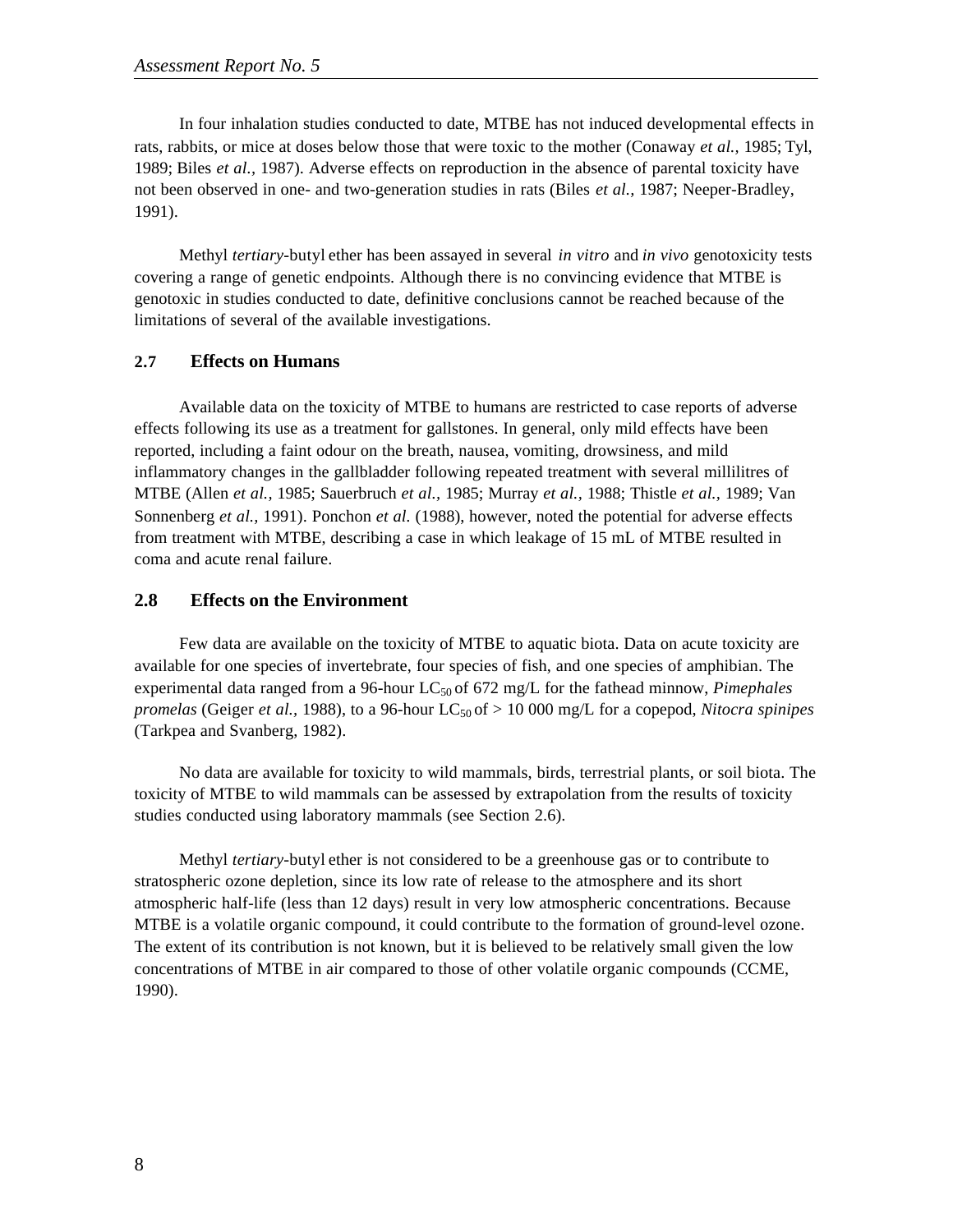# **3.0 Assessment of "Toxic" Under CEPA**

As described in the Introduction, the following assessment will consider the entry of MTBE to the environment, the exposure to humans and other biota, and potential harmful effects to humans and other biota.

### **3.1 Entry**

From 1986 to 1990, Canada imported between 7000 and 25 000 tonnes/year of MTBE for the purpose of gasoline blending. Approximately 2% of the unleaded gasoline in Canada is blended with MTBE, which accounts for about 6.5 to 9.6% by volume of the resulting blend. It is expected that 500 000 tonnes/year will be produced in Canada starting in 1992, with most of this production being exported. Methyl *tertiary-*butyl ether can enter the environment at any stage in the production, storage, use, and transport of MTBE or MTBE-blended gasoline.

The largest environmental releases are likely to occur as fugitive emissions from chemical manufacturing plants, gasoline terminals, service stations, and spills. Therefore, although data are not available on the absolute amounts of MTBE entering the Canadian environment and on the resulting environmental concentrations, it is concluded that MTBE enters the Canadian environment.

### **3.2 Exposure**

No data are available on environmental concentrations in Canada. Based on steady-state fugacity modelling, environmental concentrations in southern Ontario are estimated to be 1.5  $\frac{ng}{m^3}$ in air and 0.12 ng/L in water. Under a worst-case scenario, it was assumed that approximately 1% of the predicted Canadian MTBE production could be emitted to the environment, resulting in environmental concentrations of 75 ng/m<sup>3</sup> in air and 6 ng/L in water.

Human exposure to MTBE is difficult to estimate because of the lack of data on concentrations of MTBE in ambient and indoor air, drinking water, or in food in Canada, the United States, and other countries. Based on fugacity modelling, it is estimated that inhalation in air would be the principal route of exposure {e.g., 35 ng/day based on a predicted concentration of 1.5 ng/m<sup>3</sup> and an assumed inhalation volume of air for adults of 23 m<sup>3</sup> daily (EHD, 1988)}. Intake in drinking water would be considerably less {0.18 ng/day based on a predicted concentration of 0.12 ng/L and an assumed volume ingested of 1.5 L daily for adults (EHD, 1988)}. Based on data available concerning the physical/chemical properties of MTBE and the limited information on concentrations in shellfish, intake in food is expected to be negligible compared to that inhaled.

It is recognized that there may be additional exposure (including dermal) of the general population to MTBE at self-serve gasoline stations. Available data, however, are insufficient to estimate exposure from this source and absorption following dermal exposure appears to be limited.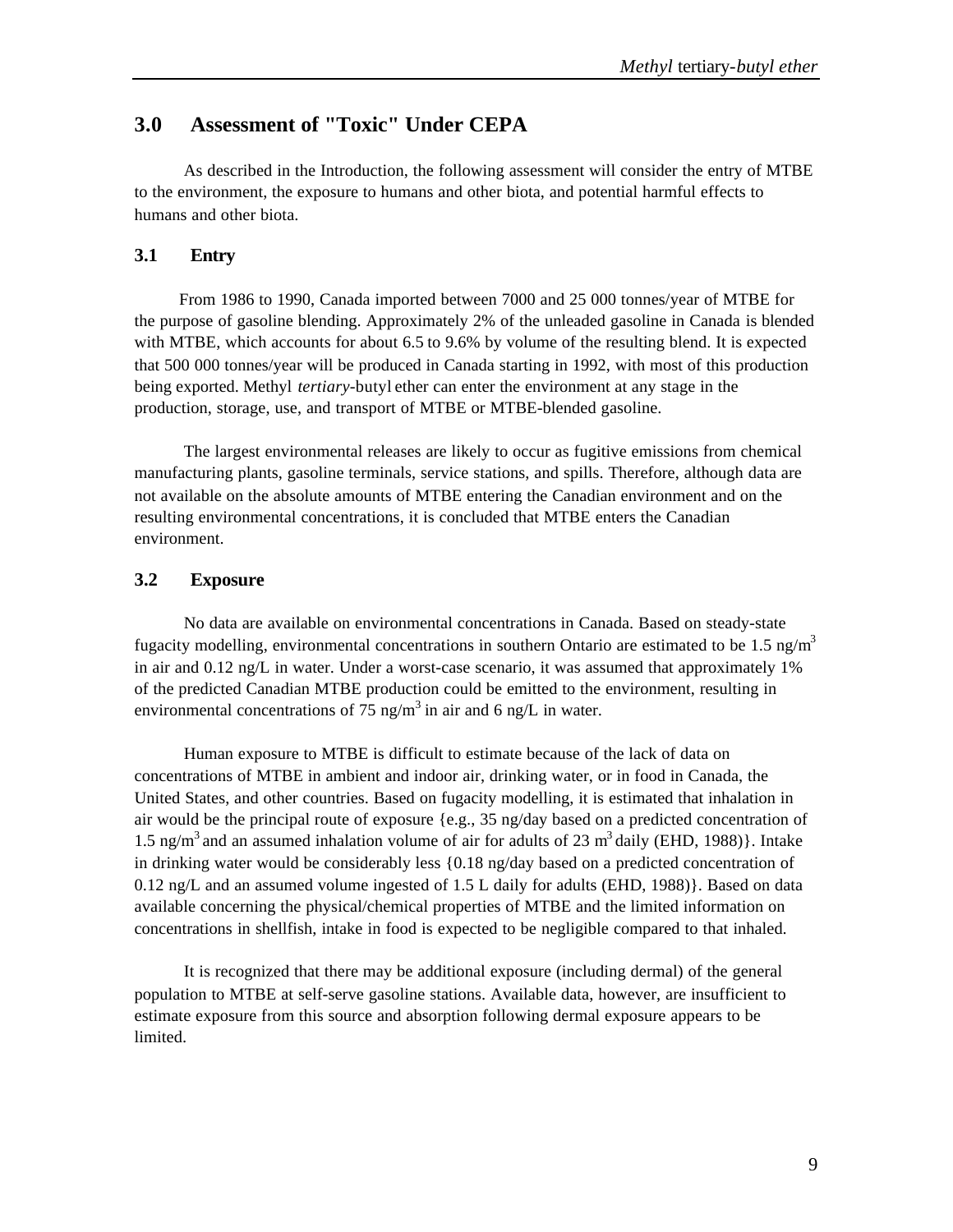It is estimated, therefore, that the average daily intake of MTBE for Canadian adults would not exceed 35 ng/day (<0.5 ng/(kg b.w.**·**day) for a 70 kg man) (EHD, 1988). For 5- to 11-year-olds, the age group with greatest predicted exposure on a body weight basis, estimated intake is 0.67 ng/(kg b.w.·day) { assuming average body weight of 27 kg, inhalation volume of 12 m<sup>3</sup>/day, drinking water intake of 0.3 L/day (EHD, 1988), and predicted concentrations of MTBE of 1.5  $n\frac{g}{m^3}$  in air and 0.12 ng/L in water }.

These estimated intakes are based on mean predicted concentrations in the general environment. Elevated levels, for example, present in groundwater in areas where underground storage tanks containing MTBE-blended gasoline have leaked, were not considered relevant to estimation of exposure for the general population.

#### **3.3 Effects**

#### **3.3.1** *Human health*

Limited data are available on the toxicity of MTBE to human health. Epidemiological studies of exposed populations are not available and information on chronic toxicity or carcinogenicity in experimental animals has not been identified. An oncogenicity study is in progress, however, and should be completed within the next few years. Although there is no convincing evidence that MTBE is genotoxic from *in vitro* and *in vivo* studies covering a range of genetic endpoints, it is not possible to draw definitive conclusions due to the limitations of several of the available investigations. Methyl *tertiary-*butyl ether has been classified, therefore, in Group V (inadequate data to assess) of the classification scheme developed for use in the derivation of the "Guidelines for Canadian Drinking Water Quality" (EHD, 1989). In studies conducted to date, MTBE has also not induced adverse reproductive effects in rats or developmental effects in rabbits, rats, or mice at doses below those that were maternally toxic.

For compounds classified in Group V, a Tolerable Daily Intake (TDI) is derived on the basis of a no- or lowest-observed (adverse) effect level (NO(A)EL or LO(A)EL) in humans or animals divided by an uncertainty factor. With the exception of the one- and two-generation studies designed to specifically investigate reproductive and developmental effects (Biles *et al.,* 1987; Neeper-Bradley, 1991), the longest term studies of the effects of MTBE are sub-chronic investigations. Those in which an adequate range of endpoints has been examined are restricted to one oral (Robinson *et al.,* 1990) and two inhalation studies (Greenough *et al.,* 1980; Dodd and Kintigh, 1989) in rats. The inhalation studies are the most relevant to this assessment since, based upon concentrations in air and water predicted by fugacity modelling and a limited amount of information on MTBE levels in shellfish in Canada, air is expected to be the principal medium of exposure to MTBE for the general population. In an inhalation study conducted by Greenough *et al.* (1980), anaesthesia was the only adverse effect observed in rats at concentrations as low as 250 ppm (915 mg/m<sup>3</sup>). However, this effect was not observed at higher concentrations in a more recent, extensive investigation on another strain of rats (Dodd and Kintigh, 1989). This was the most extensive subchronic study in which there was assessment of neurobehavioural effects and histopathological examination of the nervous system, in addition to traditional endpoints in groups exposed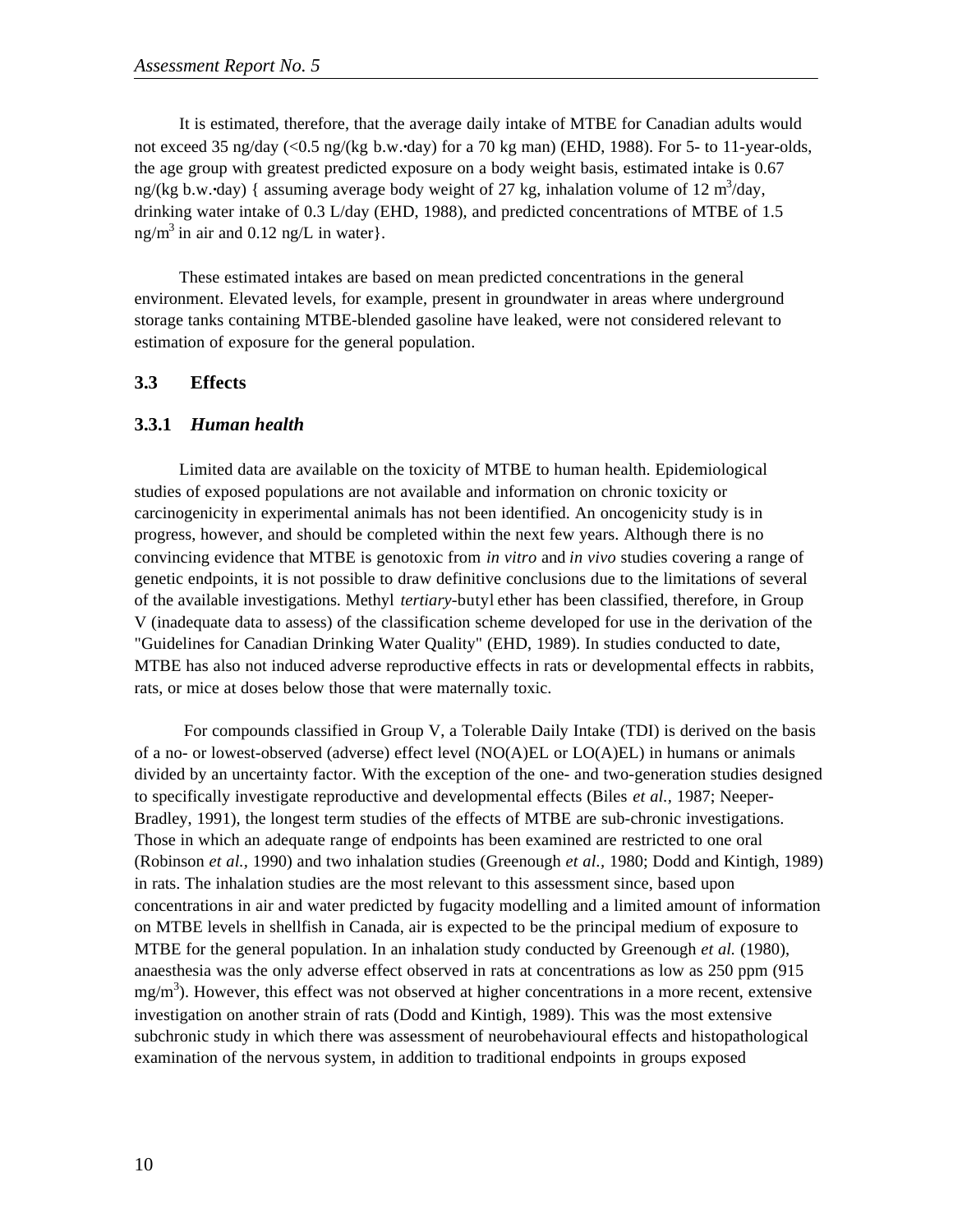examination of the nervous system, in addition to traditional endpoints in groups exposed to three concentrations and controls. The "NOAEL" in this study was considered to be 797 ppm (2915  $mg/m<sup>3</sup>$ ) based on neurobehavioural effects, including increased body temperature in female rats, decreased hind limb grip in males, and increased motor activity in females observed at the next highest concentration. However, increases in the relative weights of the liver and kidney in males were recorded at 797 ppm (2915 mg/m<sup>3</sup>). It might be more appropriate, therefore, to consider this concentration as a LOEL. On the basis of this "NOAEL", a Tolerable Daily Intake (TDI) is conservatively (owing to the paucity of available data), derived as follows:

$$
TDI = \frac{2915 \text{ mg/m}^3 \times (6/24) \times (5/7) \times 0.144 \text{ m}^3/\text{d}}{10\ 000 \times 0.25 \text{ kg}}
$$
  
= 
$$
\frac{75.5 \text{ mg}/(\text{kg b.w.-day})}{2500}
$$
  
= 0.030 mg/(kg b.w.-day) which is: 30 mg/(kg b.w.-dy))

= 0.030 mg / (kg b.w.**·**day) which is: 30 μg / (kg b.w. **·** day) or 30 000 ng/ (kg b.w. **·** day)

where:

| 2915 mg/m <sup>3</sup> = | the "NOAEL" in the most extensive sub-chronic study by the most<br>appropriate route of exposure $(i.e.,$ inhalation) conducted to date (Dodd<br>and Kintigh, 1989)                                                                                                                                                    |
|--------------------------|------------------------------------------------------------------------------------------------------------------------------------------------------------------------------------------------------------------------------------------------------------------------------------------------------------------------|
|                          | $6/24$ and $5/7 =$ conversion of dosing for 6 hours/day, 5 days/week to continuous exposure                                                                                                                                                                                                                            |
|                          | $0.144 \text{ m}^3/\text{day}$ = assumed inhaled air volume of adult rats (Altman and Dittmer, 1972)                                                                                                                                                                                                                   |
| $0.25 \text{ kg} =$      | assumed body weight of adult rats (NIOSH, 1985)                                                                                                                                                                                                                                                                        |
| $10000 =$                | uncertainty factor (x 10 for intraspecies variation; x 10 for interspecies<br>variation; x 10 for less than chronic study; x10 for lack of data on<br>carcinogenicity and chronic toxicity and minimal effects - increases in<br>liver and kidney weights in males - observed at the "NOAEL" in the<br>critical study) |

In the two-generation reproductive toxicity study conducted by Neeper-Bradley (1991), clinical signs and transient reductions in body weight were observed in  $F_0$  and  $F_1$ animals exposed to 3000 ppm (10 974 mg/m<sup>3</sup>). Based on these results, the NOEL was considered to be 400 ppm (1463 mg/m<sup>3</sup>), which is slightly less than the "NOAEL" from the subchronic study (Dodd and Kintigh, 1989) used here in the derivation of the TDI. However, the assessment of neurobehavioural effects and histopathological examination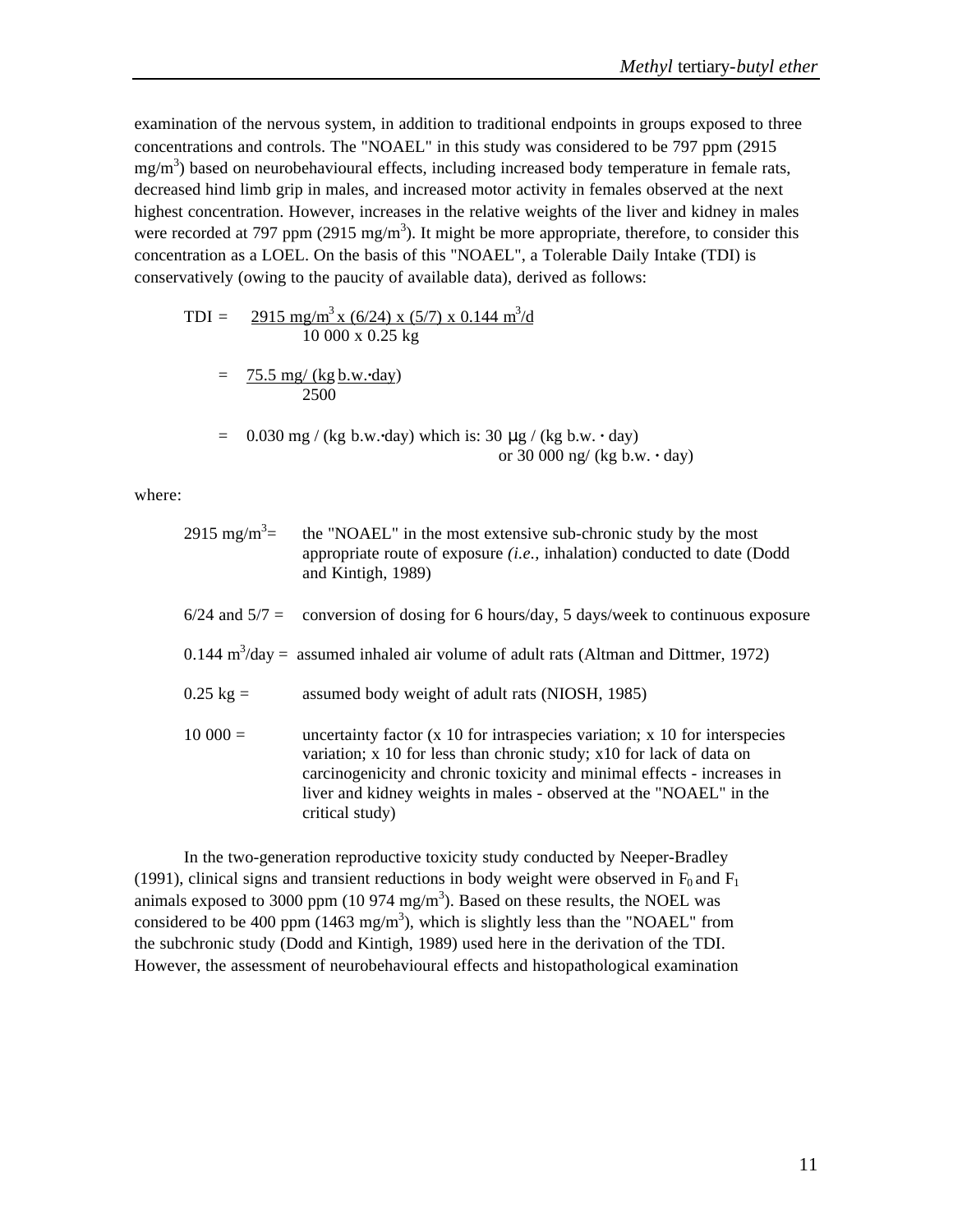## **3.3.2** *Environment*

Very few data are available on the toxicity of MTBE to aquatic biota. The most sensitive species identified was the fathead minnow, with a 96-hour  $LC_{50}$  of 672 mg/L.

No data are available for toxicity of MTBE to wild mammals, birds, terrestrial plants, or soil biota. The effect levels reported in inhalation studies conducted on laboratory animals are considered relevant to wild mammals. The lowest reported effect level was 797 ppm (2915 mg/m<sup>3</sup>) for rats under conditions of subchronic (13-week) exposure by inhalation.

## **3.4 Conclusions**

Methyl *tertiary-*butyl ether is used in Canada for gasoline blending and is produced for export. Both sources can lead to entry of MTBE into the Canadian environment. This entry results in concentrations of MTBE that may be estimated for the various media to which humans and other organisms are exposed.

## **3.4.1** *Effects on the environment (Paragraph 11 (a))*

The concentration of MTBE in surface water predicted under a worst-case scenario (6 ng/L) is 1.12x 10<sup>8</sup> times lower than the 96-hour LC<sub>50</sub> for the fathead minnow (672 mg/L).

The highest predicted airborne concentration of MTBE (75 ng/m<sup>3</sup>) is 3.9 x 10<sup>7</sup> times lower than the lowest reported effect level in a subchronic inhalation study in rats (2915 mg/m<sup>3</sup>).

Given the low predicted concentrations of MTBE in the environment and the lack of bioaccumulation, concentrations in food for wildlife are expected to be at least several orders of magnitude lower than those causing acute toxicity. In addition, given the low toxicity of MTBE to aquatic organisms, wildlife food sources are not expected to be at risk due to environmental concentrations of MTBE.

**Therefore, on the basis of available data, MTBE is not considered to be "toxic" as defined under Paragraph 11** *(a)* **of CEPA.**

## **3.4.2** *Effects on the environment on which human life depends (Paragraph 11 (b))*

Due to its low rate of release and its short persistence in the atmosphere, MTBE is not expected to be involved in global warming or in the depletion of stratospheric ozone. The contribution of MTBE to the formation of ozone in the lower atmosphere is believed to be relatively small because of its low predicted atmospheric concentrations.

**Therefore, on the basis of available data, MTBE is not considered to be "toxic" as defined under Paragraph 11** *(b)* **of CEPA.**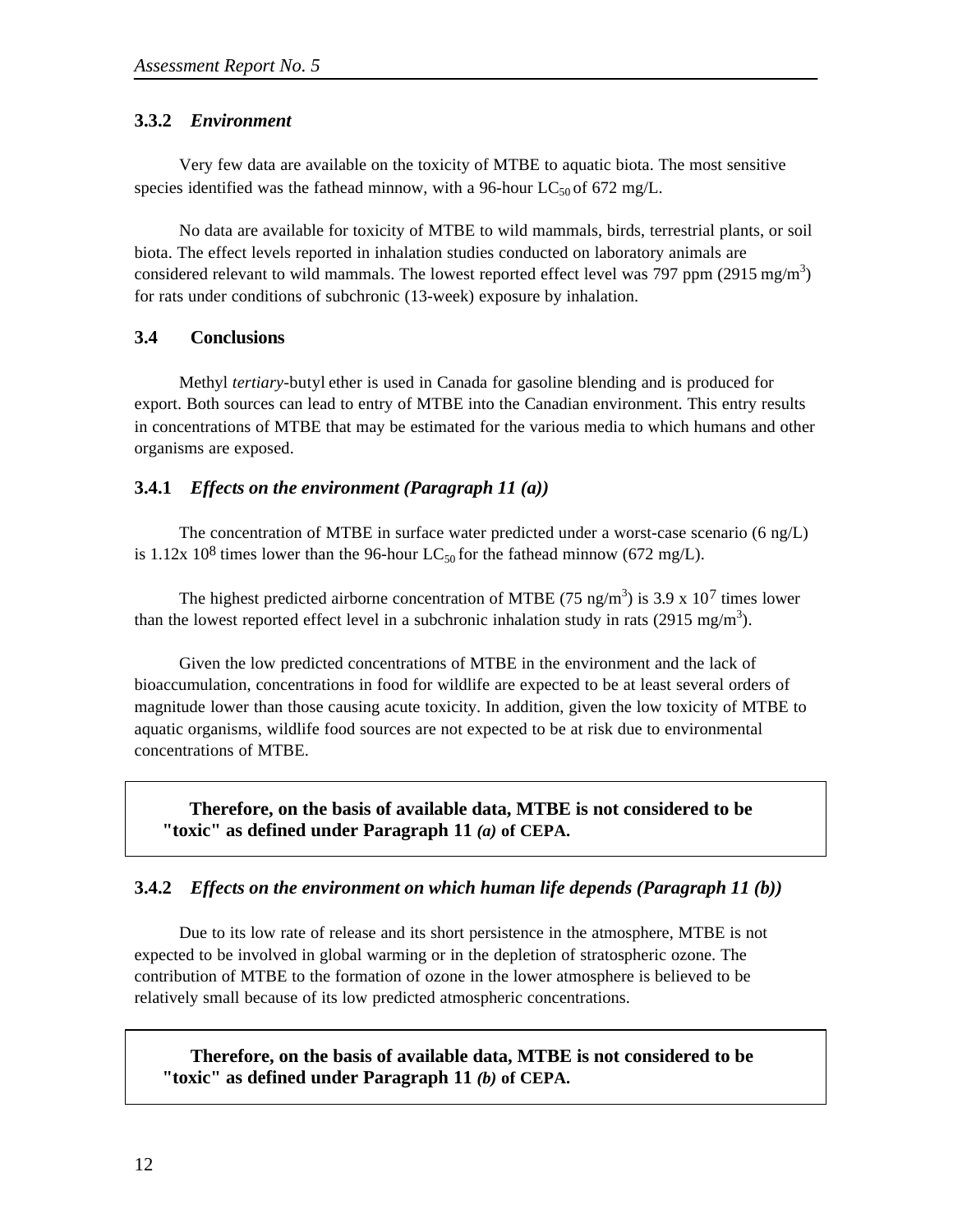## **3.4.3** *Effects on human health (Paragraph 11 (c))*

It is difficult to estimate exposure of the Canadian population owing to the lack of data on concentrations of MTBE in ambient and indoor air, drinking water, or food. Based on fugacity modelling and limited information on concentrations in shellfish, it is estimated that the average daily intake of MTBE for the age group of the Canadian population most exposed on a body weight basis (*i.e.*, 5- to 11-year-olds) is 0.67 ng/(kg b.w.**·**day). Although not based on actual data on concentrations in air, water or food, this estimated average daily intake is considerably less (by approximately 45 000 times) than the Tolerable Daily Intake previously derived.

**Therefore, on the basis of available data, MTBE is not considered to be "toxic" as defined under Paragraph 11** *(c)* **of CEPA.**

## **3.4.4** *General conclusions*

**Therefore, on the basis of available data, MTBE is not considered to be "toxic" as defined under Paragraphs 11** *(a), (b)* **and** *(c)* **of CEPA.**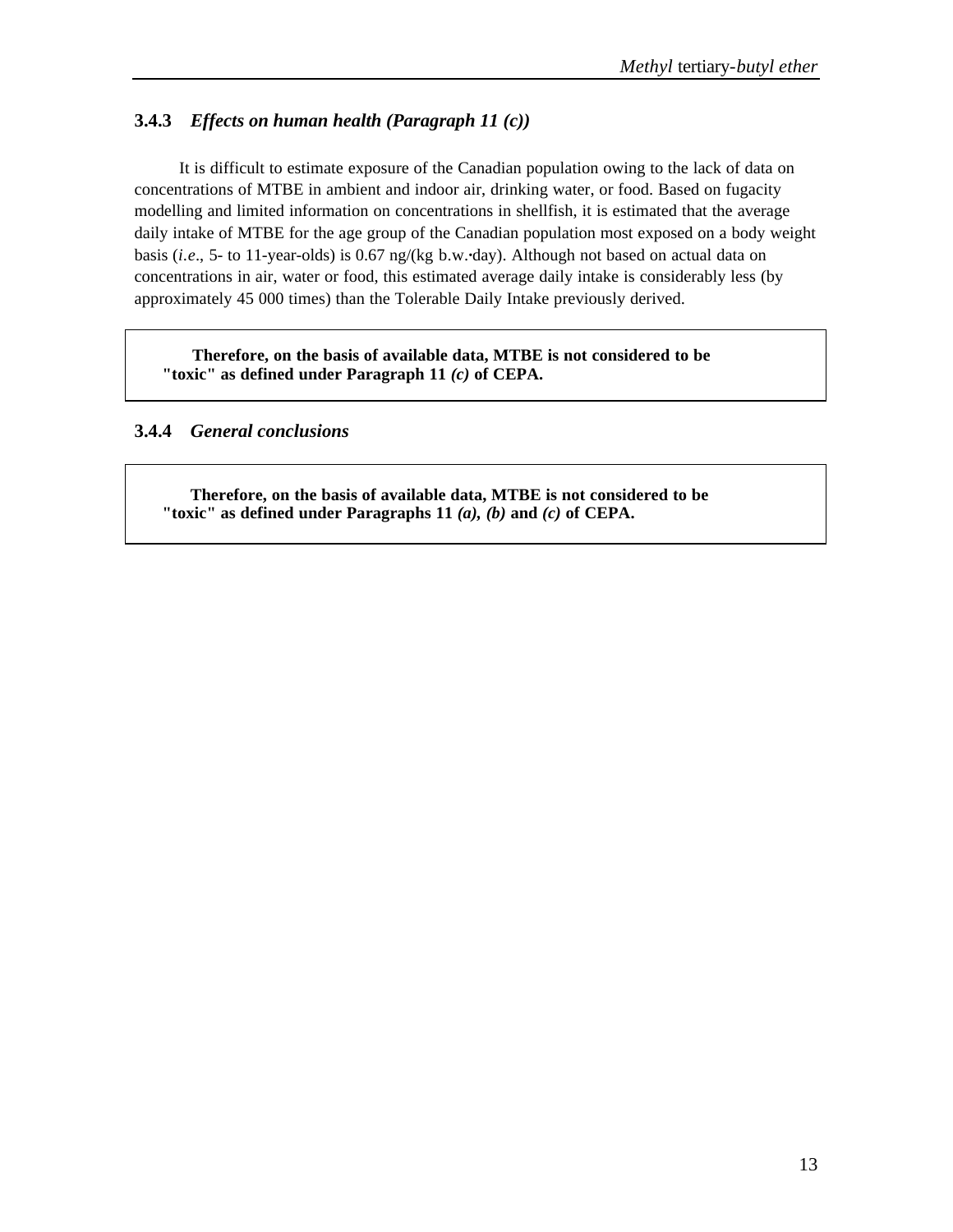# **4.0 Recommendations for Research and Evaluation**

- 1. Given the almost total absence of data on environmental concentrations in Canada, concentrations of MTBE in air, water, groundwater, soil, and biota should be monitored in areas adjacent to major sources, including MTBE production and storage facilities, service stations, and areas of high vehicle traffic. This research is considered to be of medium priority.
- 2. Long-term toxicity tests should be undertaken using aquatic and terrestrial organisms. This research is considered to be of low priority.
- 3. When available, the results of the ongoing carcinogenicity bioassay and data on concentrations of MTBE in ambient air in Canada should be assessed with respect to their implications for a possible designation of "toxic" under the Act. This assessment is considered to be of high priority.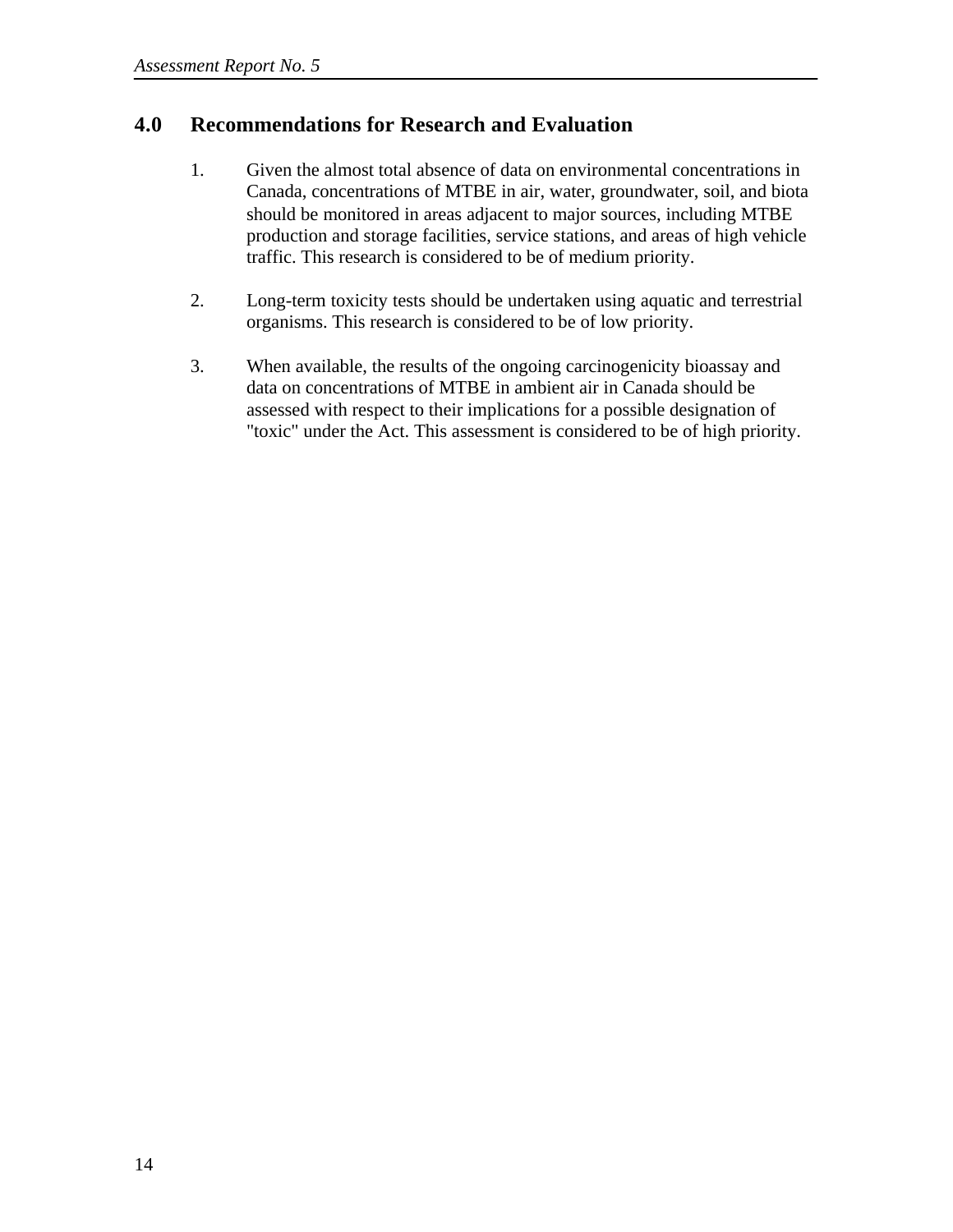# **5.0 References**

- Allen, M.J., T.J Borody, T.B. Bugliosi, G.R. May, N.F. LaBusso and J.L. Thistle, "Rapid Dissolution of Gallstones by Methyl *tert-*butyl Ether", *N. Engl. J. Med., 312,* 217-220 (1985).
- Altman, P. and D.S. Dittmer (ed.), *Biology Data Book,* 2nd edition, Federation of American Societies for Experimental Biology, Bethesda, Maryland (1972).
- Ambrose, D., J.H. Ellemder, C.H.S. Sprake and R. Townsend, "Thermodynamic Properties of Organic Oxygen Compounds. XLIII. Vapour Pressures of Some Ethers", *J. Chem. Thermodynamics, 8,* 165-178 (1976).
- API (American Petroleum Institute), "Monitoring near Refineries for Airborne Chemicals on the SARA Title III Section 313 List. Volume 1. Validated Ambient Air Concentrations Around Three Refineries", API Publication 841-44841, American Petroleum Institute, Washington (January, 1989).
- ARCO Chemical Company, "Methyl *Tertiary* Butyl Ether: Acute Toxicological Studies", ARCO Chemical Company, Newton Square, Pennsylvania (July, 1980).
- Atkinson, R., "Kinetics and Mechanism of the Gas-phase Reactions of the Hydroxyl Radical with Organic Compounds Under Atmospheric Conditions", *Chem. Rev., 86*(1), 69-201(1985).
- Bianchi, A. and M.S. Varney, "Analysis of Methyl *tert-*butyl Ether and 1,2-Dihaloethanes in Estuarine Water and Sediments Using Purge and Trap Gas Chromatography", *J. High Resolut. Chromatogr., 12*(3), 184-186 (1989).
- Biles, R., R. Schroeder and C. Holdsworth, "Methyl *tertiary-*butyl Ether Inhalation in Rats: A Single Generation Reproduction Study", *Toxicol. Ind. Health, 3* (4), 519-534 (1987).
- Bio/dynamics Inc., "A Nine Day Inhalation Toxicity Study of Methyl t-Butyl Ether in the Rat". Final Report. Project No. 80-7452. East Millstone, New Jersey. NTIS Publication No. NTIS/OTS0513214 (1984).
- Bio-Research Laboratories Ltd., "Mass Balance of Radioactivity and Metabolism of Methyl *tert-*Butyl Ether (MTBE) in Male and Female Fischer 344 Rats after Intravenous, Oral and Dermal Administration of <sup>4</sup>C-MTBE". Report No. 38843, Senneville, Quebec (1990a).
- Bio-Research Laboratories Ltd., "Pharmacokinetics of Methyl tert-Butyl Ether (MTBE) and *tert-*Butyl Alcohol (TBA) in Male and Female Fischer-344 Rats after Administration of MTBE by the Intravenous, Oral and Dermal Routes". Report No. 38842. Senneville, Quebec (1990b).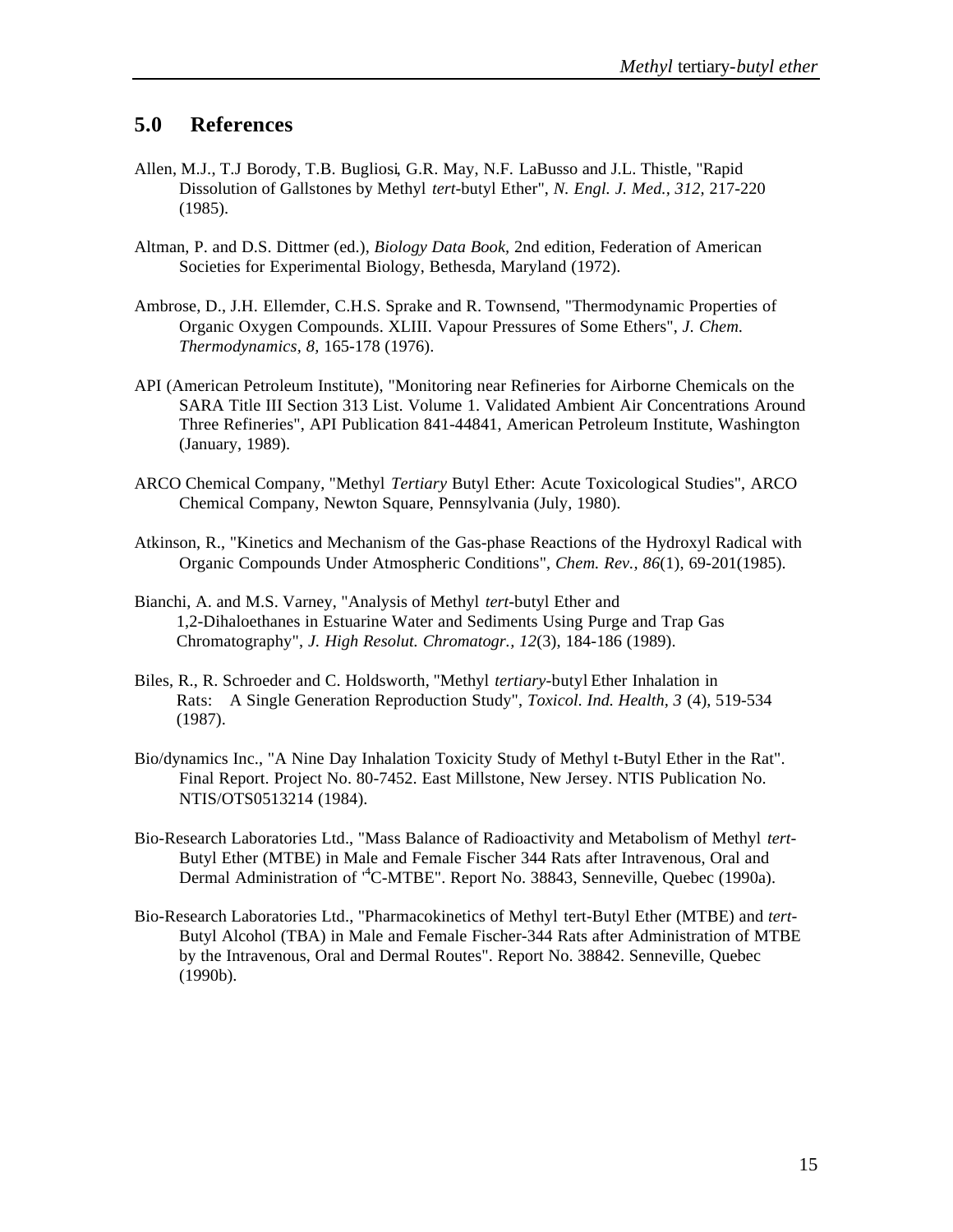- Bio-Research Laboratories Ltd., "Disposition of Radioactivity and Metabolism of Methyl *tert-*butyl Ether (MTBE) in Male and Female Fischer 344 Rats after Nose-Only Inhalation Exposure to  ${}^{14}$ C-MTBE". Report No. 38845. Senneville, Quebec (1990c).
- Bio-Research Laboratories Ltd., "Pharmacokinetics of Methyl *tert-*Butyl Ether (MTBE) and *tert-*Butyl Alcohol (TBA) in Male and Female Fischer-344 Rats after Single and Repeat Inhalation Nose-Only Exposures to MTBE". Report No. 3844. Senneville, Quebec (1990d).
- CCME, "Management Plan for Nitrogen Oxides (NOx) and Volatile Organic Compounds (VOCs). Phase I", Canadian Council of Ministers of the Environment, CCME-EPC/TRE-31E (1990).
- Chemical Market Reporter, "MTBE: Stage Two?", *Chem. Market Rep., 32,* pp. 7 (March 19, 1990).
- Conaway, C., R. Schroeder, and N. Snyder, "Teratology Evaluation of Methyl *tertiary*butyl Ether in Rats and Mice", *J. Toxicol. Environ. Health, 16*(6), 797-809 (1985).
- Dodd, D. and W. Kintigh, "Methyl *Tertiary* Butyl Ether (MTBE): Repeated (13-Week) Vapor Inhalation Study in Rats with Neurotoxicity Evaluation". Union Carbide, Bushy Run Research Center. Project Report *52-507.* Export, Pennsylvania. NTIS Publication No. NTIS/OTS0528043 (1989).

[An abstract of this study has been published as: Gill, M., Dodd, D., Garman, R., Neptun, D., Ridlon, S. and Jernigan, J., "Methyl *tertiary*-butyl Ether (MTBE): 13-week Vapor Inhalation Study in Rats with Neurotoxicity Evaluation", *The Toxicologist, 10*(1), 304 (1990)]

- EHD (Environmental Health Directorate), "Derivation of Maximum Acceptable Concentrations and Aesthetic Objectives for Chemicals in Drinking Water", In: *Guidelines for Canadian Drinking Water Quality - Supporting Documentation",* Health and Welfare Canada, Bureau of Chemical Hazards (1989).
- EHD (Environmental Health Directorate), "Reference Values for Canadian Populations", draft report. Prepared by Environmental Health Directorate Working Group on Reference Values, Health and Welfare Canada (1988).
- Environment Canada, "Analysis of Shellfish for Organic and Inorganic Contaminants". Prepared for Environment Canada, Conservation and Protection, Dartmouth, Nova Scotia, Unpublished Report No. AN 893118 (March, 1989).
- Environment Canada, "MTBE Use Pattern Report", Results of the CEPA Section 16(1) Notice to Industry Conducted by the Commercial Chemicals Branch, March 20. Environment Canada, Commercial Chemicals Branch, Ottawa (1991).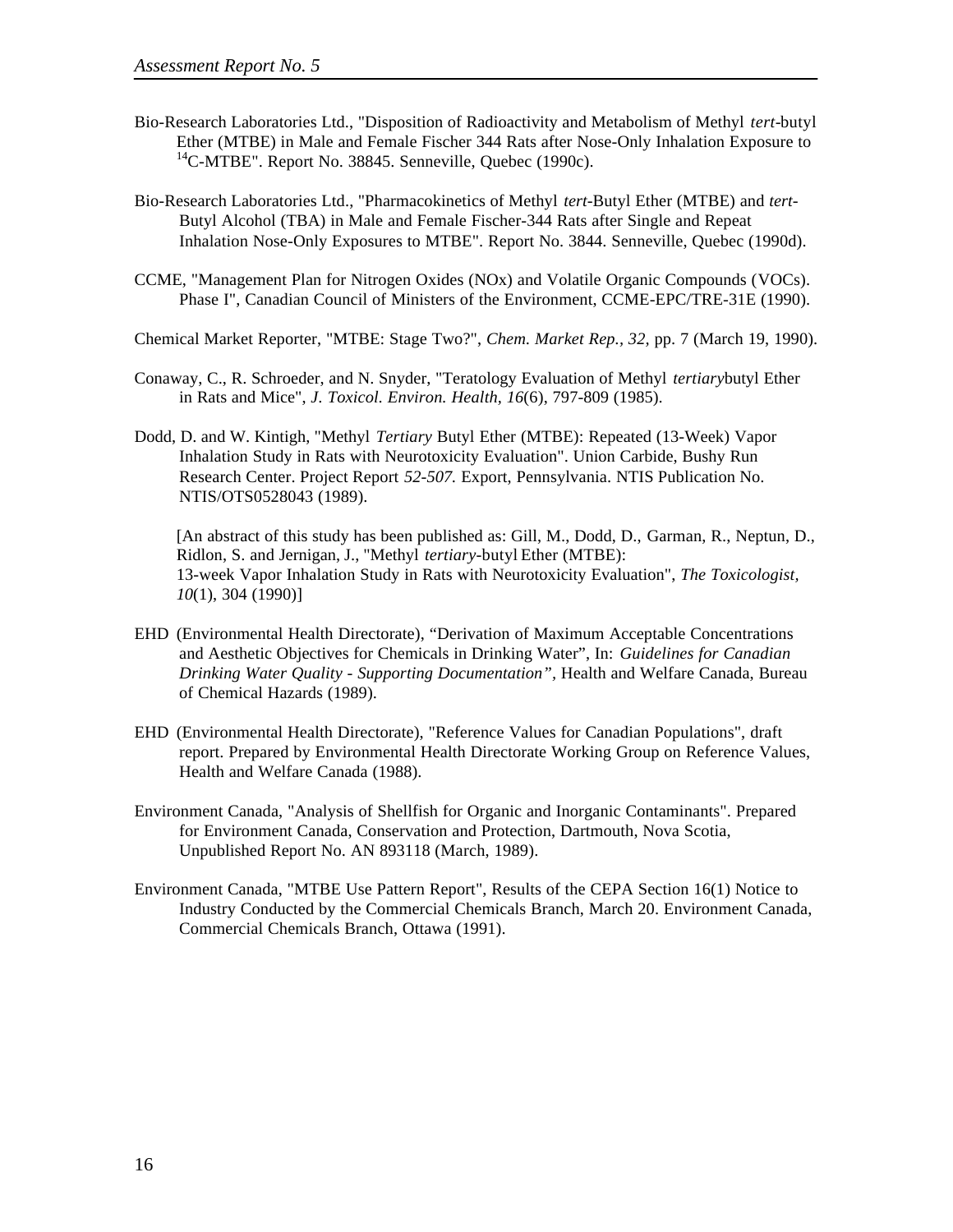- Exxon Biomedical Sciences, Inc., "Pharmacokinetic Studies on Methyl *Tertiary* Butyl Ether (MtBE)". Final Report. Project Numbers 208450B, 208450C, 208450D, 208450E. East Millstone, New Jersey (1988).
- Fujiwara, Y., T. Kinoshita, H. Sato and I. Kojima, "Biodegradation and Bioconcentration of Alkyl Ethers", *Yukagaku, 33*(2), 111-114 (1984).
- Garret, P., M. Moreau and J.D. Lowry, "MTBE as a Ground Water Contaminant", Proceedings of the *NWWA/API (National Well Water Association /American Petroleum Institute) Conference on Petroleum Hydrocarbons and Organic Chemicals in Ground Water,* November 12-14, 1986, Houston, Texas, 227-238 (1986).
- Garrett, P., "Oxygenates as Ground Water Contaminants", Paper Presented at the 1987 *Conference on Alcohols and Octane,* San Antonio, Texas, April 1-2 (1987).
- Geiger, D.L., D.J. Call and L.T. Brooke, "Acute Toxicities of Organic Chemicals to Fathead Minnows *(Pimephales promelas)".* Center for Lake Superior Environmental Studies, University of Wisconsin-Superior, Volume 4 (1988).
- Greenough, R., P. McDonald, P. Robinson, J. Cowie, W. Maule, F. Macnaughtan and A.Rushton, "Methyl *Tertiary* Butyl Ether (Driveron) Three Month Inhalation Toxicity in Rats". Inveresk Research International. Report No. 1596. Edinburgh. NTIS Publication No. NTIS/OTS 0513483 (1980).
- Industrial Bio-Test Laboratories, Inc., "Report to Sun Oil Company. Acute Toxicity Studies on X-801-25", IBT No. A6809. Northbrook, Illinois (1969).
- Industrial Bio-Test Laboratories, Inc., "Report to Sun Oil Company. Two-Week Subacute Vapor Inhalation Toxicity Study With 7-70A in Rhesus Monkeys", P.O. No. 11-108-10-001122. IBT No. N8971. Northbrook, Illinois. NTIS Publication No. NTIS/OTS0513071 (1970a).
- Industrial Bio-Test Laboratories, Inc., "Report to Sun Oil Company. Two-Week Subacute Vapor Inhalation Toxicity Study With 7-70A in Albino Rats". P.O. No.11-108-10-001122. IBT No. N8970. Northbrook, Illinois (1970b).
- Japar, S.M., T.J. Wallington, J.F.O. Richert and J.C. Ball, "The Atmospheric Chemistry of Oxygenated Fuel Additives: t-Butyl Alcohol and t-Butyl Ether", presented at the 83rd *Annual Meeting of the Air and Waste Management Association,* Pittsburgh, Pennsylvania, June 24-29 1990, presentation 90-96.5 (1990).
- Japar, S.M., T.J. Wallington, S.J. Rudy and T.Y. Chong, "Ozone-forming Potential of a Series of Oxygenated Organic Compounds", *Environ. Sci. Technol. 25,* 415-420 (1991).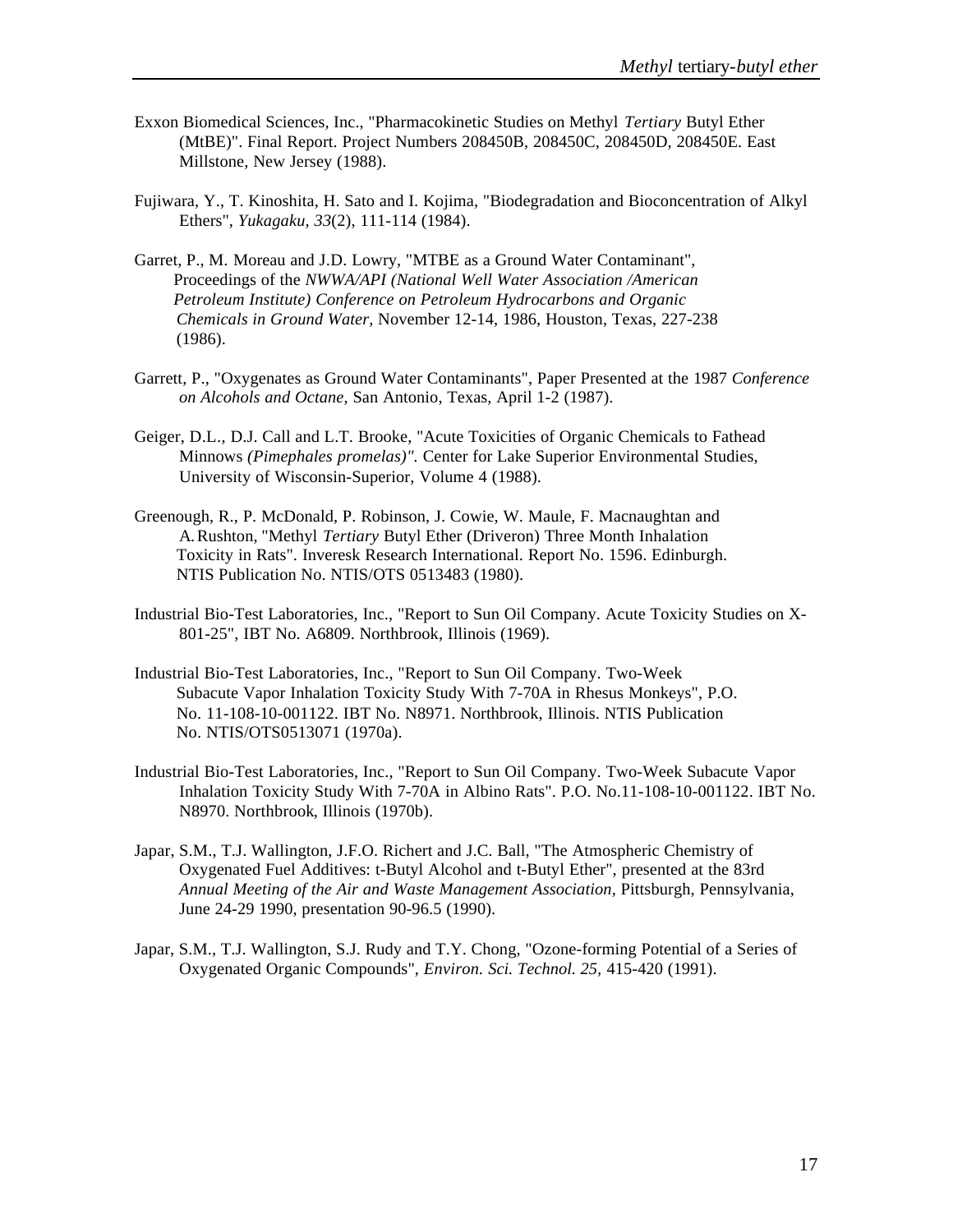- Kneiss, J., "An Overview of the MTBE Toxicology Testing Program", presented at the National Conference on Octane Markets and Reformulated Gasoline, March 19-21, 1991, San Antonio, Texas (1991).
- Leuschner, U., A. Hellstern, K. Schmidt, H. Fischer, S. Guldutuna, K. Hubner and M. Leuschner, "Gallstone Dissolution with Methyl *tert-*butyl Ether in 120 Patients -Efficacy and Safety", *Dig. Dis. Sci., 36* (2), 193-199 (1991).
- Mackay, D. and S. Paterson, "Evaluating the Multimedia Fate of Organic Chemicals: A Level III Fugacity Model", *Environ. Sci. Technol., 25,*427-436 (1991).
- Merck & Co., Inc., *The Merck Index,* 11th edition, Merck & Co., Inc., Rahway, New Jersey (1989).
- Murray, W., G. Laferla and G. Fullarton, "Choledocholithiasis *in vivo* Stone Dissolution Using Methyl *tertiary* Butyl Ether (MTBE)", *Gut, 29* (2), 143-145 (1988).
- Neeper-Bradley, T., "Two-Generation Reproduction Study of Inhaled Methyl Tertiary Butyl Ether in CD (Sprague-Dawley) Rats", Union Carbide, Bushy Run Research Center. Laboratory Project ID 53-594. Export, Pennsylvania (1991).
- NIOSH, "Registry of Toxic Effects of Chemical Substances. 1983-84 Cumulative Supplement to the 1981-82 edition." U.S. Department of Health and Human Services, National Institute for Occupational Safety and Health *(1985).*
- Ponchon, T., J. Baroud, B. Pujol, P. Valette and D. Perrot, "Renal Failure During Dissolution of Gallstones by Methyl *tert-*butyl Ether", *Lancet II* (8605), 276-277 (1988).
- Prakash, C.B., "Motor Vehicle Emissions From Gasoline Containing MTBE", Unpublished Report Number IP-97, Environment Canada, Industrial Programs Branch, Ottawa (June, 1989).
- Rao, P.S.C., L.S. Lee, and R. Pinal, "Cosolvency and Sorption of Hydrophobic Organic Chemicals", *Environ. Sci. Technol. 24,* 647-654 (1990).
- Robinson, M., R. Bruner and G. Olson, "Fourteen- and Ninety-day Oral Toxicity Studies of Methyl *tertiary*-butyl Ether in Sprague-Dawley Rats", *J. Am. Coll. Toxicol., 9* (5), 525-540 (1990).
- Sauerbruch, T., J. Holl, W. Kruis, M. Delius and G. Paumgartner, "Dissolution of Gallstones by Methyl *tert-*butyl Ether", *N. Engl. J. Med., 313* (6), 385-386 (1985).
- Savolainen, H., P. Pfaffli and E. Elovaara, "Biochemical Effects of Methyl *tertiary*-butyl Ether in Extended Vapour Exposure of Rats", *Arch. Toxicol., 57*(4), 285-288 (1985).